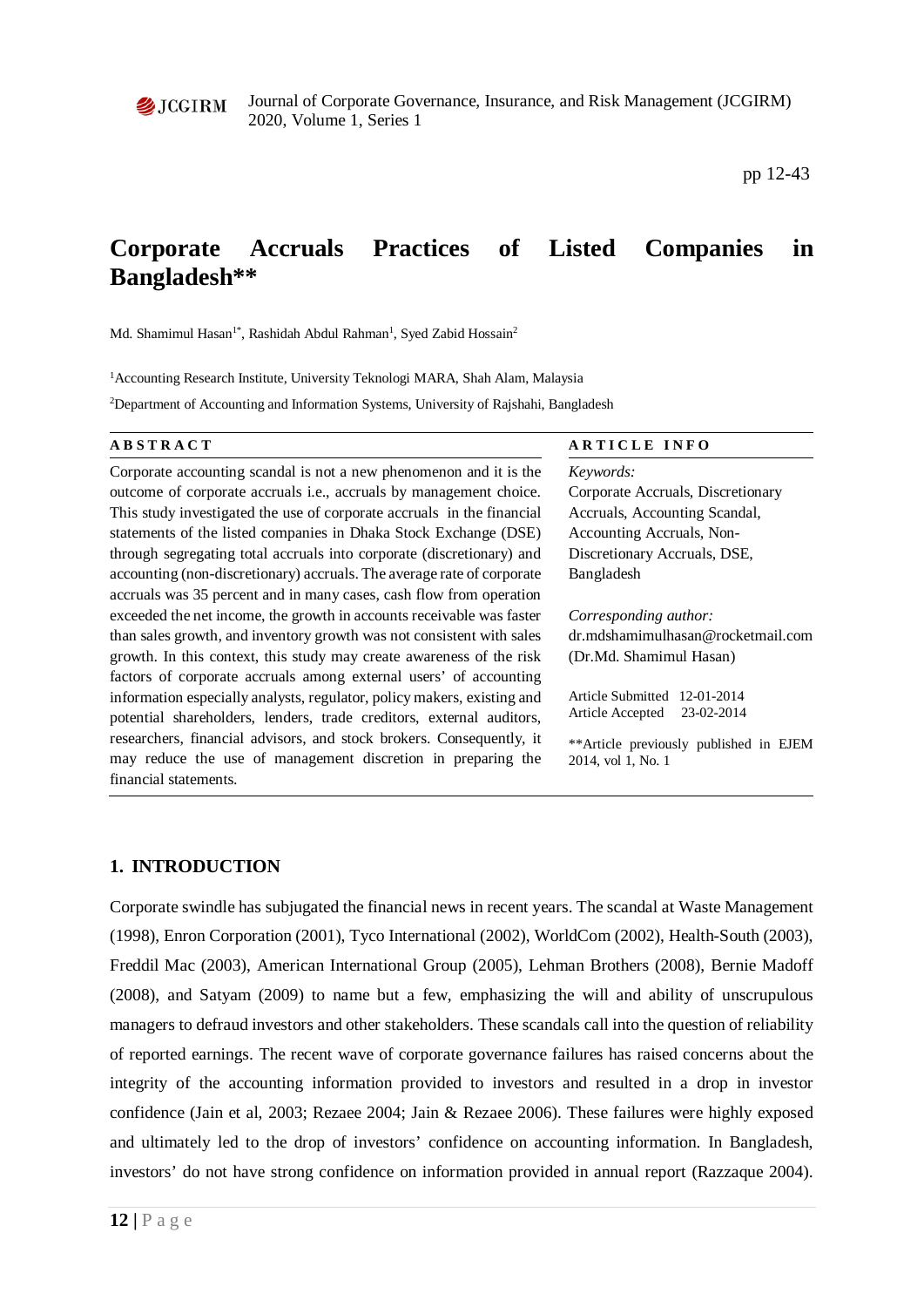The recent wave of corporate scandals in the United States and elsewhere has dramatized, once again, the severity of the agency problems that may arise between managers and shareholders (Joseph et al, 2004). A principal concern of many users of financial statements has been whether or not earnings are overstated. Companies may be motivated to increase earnings in a particular period to meet analysts' earnings expectations, to meet debt covenants, or to improve incentive compensation. Importantly, management also may have incentives to lower reported earnings in a particular period.

In the United States, the SEC study (2002), *Report Pursuant in Section 704 of Sarbanes-Oxley Act of 2002*, reviews 515 enforcement actions between July 31, 1997 and July 30, 2002. The study classified improper accounting practices into four categories: (i) Improper revenue recognition (126 cases) including reporting revenue in advance through techniques, such as holding the accounting period open, billing without shipping (bill and hold), fictitious revenue, and improper valuation of revenue; (ii) Improper expenses recognition (101cases) including improper capitalization, overstating inventory, understating bad debts/loan losses, improper use of restructuring reserves, and failure to record asset impairments; (iii) Improper accounting in connection with business combination (23 cases); and, (iv) Other accounting and reporting issues (130 cases) including inadequate disclosures, failure to disclose related party transactions, inappropriate accounting for non-monetary and round-trip transactions, improper accounting for foreign payments in violation of the Foreign Corrupt Practice Act, improper use of off-balance sheet arrangements, and improper use of non-GAAP financial measures (CFA:2011). In Bangladesh, the stock market had been crashed twice- one in 1996 and the other in 2010-2011. In 1996, the cause of crash was speculative bubble and in 2010-2011 the cause was asset pricing bubble. In DSE it is observed that, the stock price moves up if the earning per share is higher than that of the same quarter of the previous year. It is an indication of earnings manipulation in order to move up the price or better performance of their stock in the capital market. A probe committee was formed by the government to find out the real causes behind the crash of the capital market in 2010-2011. The probe committee digs out various ways to manipulate the capital market. Among those ways, accounting manipulation was important one which is somewhat responsible for creating asset pricing bubble in the capital market (Probe Committee Report: 2011).

The Institute of Chartered Accountants of Bangladesh (ICAB) provided their opinion and recommendations to the probe committee in 2011. Quality of financial statements of the issuers was one of the concerned issues. Major areas of concern were as follows:

- Quality of earnings
- Non-compliance of accounting standards
- Revaluation of fixed assets
- Poor quality of work of some audit firms that are in the SEC panel of auditors

During investigation, Probe Committee (2011) observed that companies were overstating their assets in the name of revaluation as there was a weakness of the revaluation process in Bangladesh and deferred tax implications were not properly accounted in the financial statement. Even, many companies had

PAGE 13| Journal of Corporate Governance, Insurance, and Risk Management | 2014, VOL. 1, Series. 1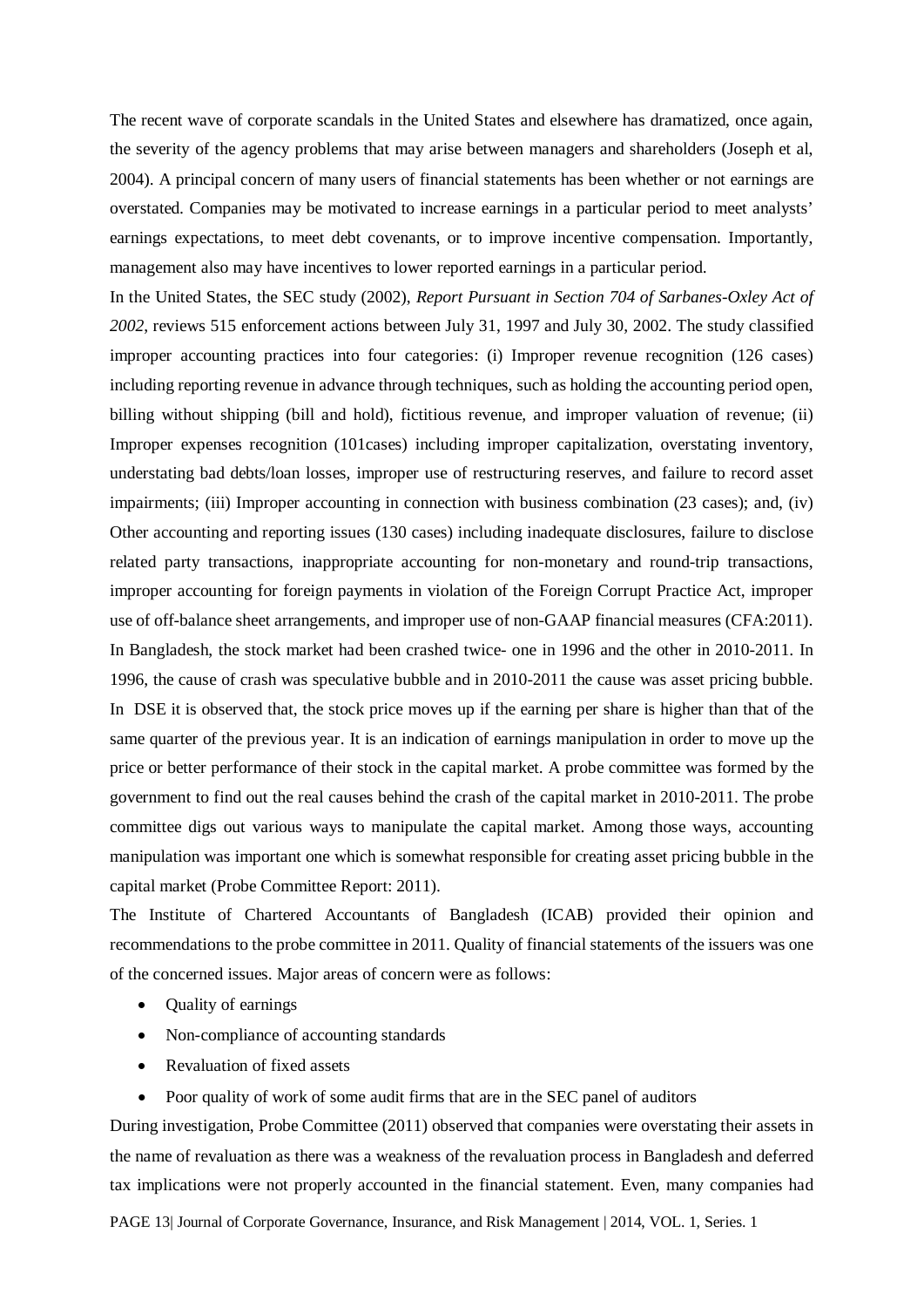issued bonus shares against such unrealized gains which were not legal. The probe committee provides the following information to observe the scenario of the revaluation of assets.

|                          | NAV per share in Taka |             |        |  |  |  |
|--------------------------|-----------------------|-------------|--------|--|--|--|
| Name                     | <b>Before</b>         | After       | %      |  |  |  |
|                          | revaluation           | revaluation | change |  |  |  |
| Libra Infusions          | 438                   | 15667       | 3472   |  |  |  |
| Sonali Aansh Industries  | 297                   | 2156        | 626    |  |  |  |
| <b>Rahim Textile</b>     | 127                   | 785         | 518    |  |  |  |
| <b>BD</b> Thai Aluminum  | 142                   | 566         | 298    |  |  |  |
| Orion Infusion Ltd       | 20                    | 101         | 413    |  |  |  |
| Ocean Containers Ltd.    | 13                    | 50          | 296    |  |  |  |
| Shine Pukur Ceramic      | 12                    | 26          | 120    |  |  |  |
| <b>Eastern Insurance</b> | 151                   | 309         | 104    |  |  |  |

**Table 1:** Test Case of Overvaluation of Assets

 *Source: Probe Committee Report, 2011;* NAV = Net Assets Value

Earnings per share (EPS) is an important indicator to justify the share price of a company. In Bangladesh, earnings per share of companies are manipulated in order to hike the offer price in the stock market. Institute of Chartered Accountants of Bangladesh (ICAB) mentioned the manipulating strategies as follows:

- 1. Annualizing EPS computation There were instances where issuers annualized the latest quarterly or semi-annual EPS without using latest available full year EPS. Such quarterly/semi annually EPS figures were significantly higher than historical EPS which is most likely to be "managed"
- 2. Manipulation related to weighted average number of shares in computing EPS- There were instances where issuers had issued a large number of shares closer to the balance sheet date so that such new shares would have lesser impact in computing weighted average number of shares.
- 3. Issue of shares subsequent to the balance sheet date There were instances where new shares issued subsequent to the balance sheet date and impact of such new shares were not taken into account in computing EPS in pricing the IPO.
- 4. Inclusion of exceptional non-recurring income into the EPS computation (example: capital gains). *(Source: Probe Committee Report, 2011)*

Management has a unique ability to commit fraud because it often is in a position to directly or indirectly manipulate accounting records and present deceitful financial information. Fraudulent financial reporting often involves management override of controls that otherwise may appear to be operating effectively. Management can either direct employees to perpetrate fraud or solicit help in carrying it out. In addition, management personnel as a component of the entity may be in a position to manipulate the

PAGE 14| Journal of Corporate Governance, Insurance, and Risk Management | 2014, VOL. 1, Series. 1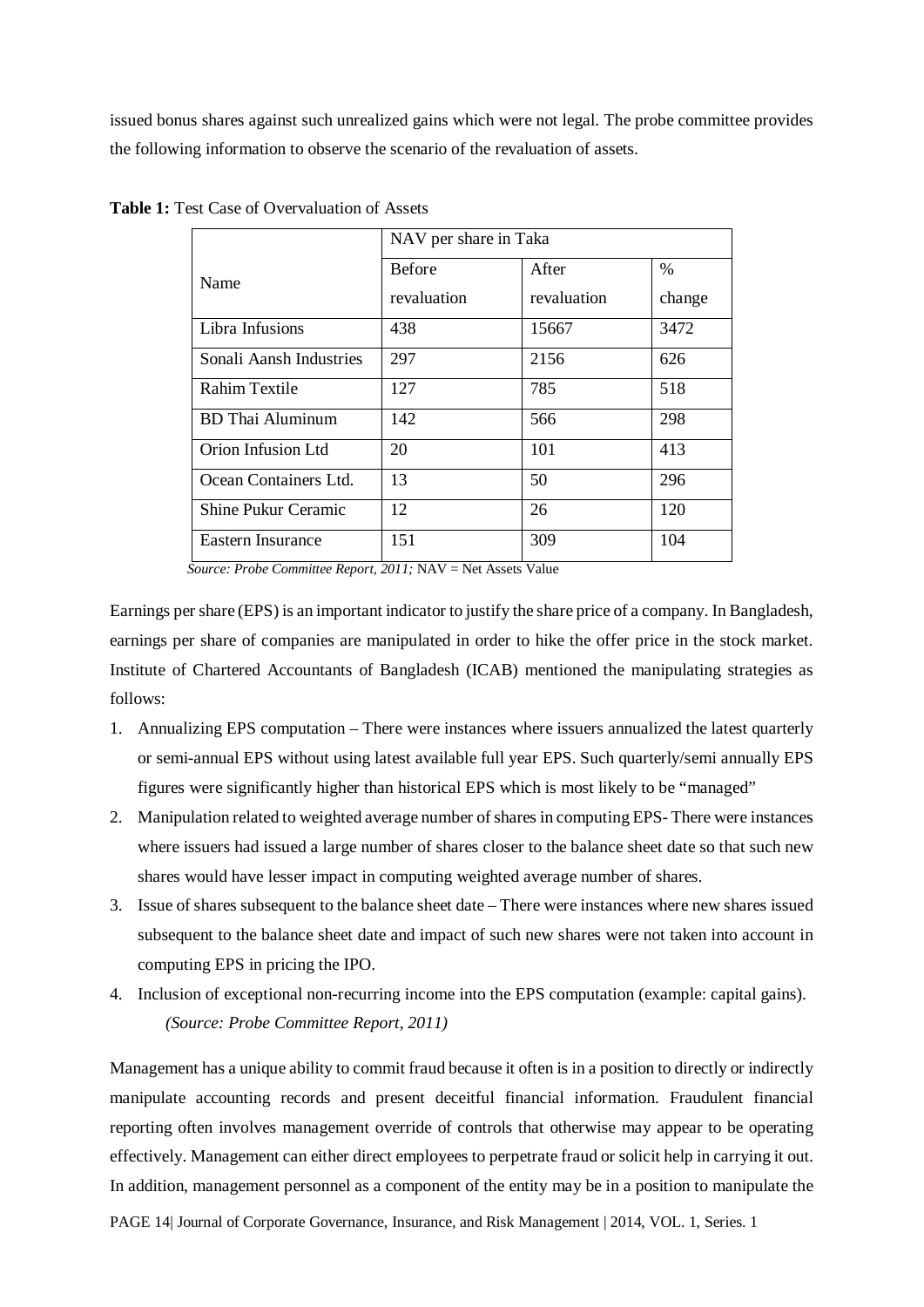accounting records of the component in a manner that causes a material misstatement in the consolidated financial statements of the entity. Management override of controls can occur in unpredictable ways (CFA: 2011).

In view of the above facts, it is clear that agency issues is a severe problem in the corporate world of Bangladesh and there is a great possibility of using discretionary accruals (choice by management) in the financial statements to achieve desired goals. Discretionary accrual is an important economic variable to assess the quality of earnings. The quality of earnings is directly related with the quality of accruals. Higher discretionary accruals indicate lower quality of earnings and lower discretionary accruals indicate higher quality of earnings. In this context, the main objective of this study is to examine whether there is an existence of discretionary accruals in the corporate financial statements in Bangladesh and if so, assess the level of discretionary accruals. The secondary objectives are to find out some evidences that could lead to accounting irregularities and to refer the risk factors associated with the fraud triangle and common accounting warning signs.

The remainder of the paper is organized as follows. Section 2: presents literature review, section 3: describes various accruals models, section 4: empirical methodology, section 5: discussion of results and section 6: conclusion.

#### **2. LITERATURE REVIEW**

Accrual manipulation is an important way to managers to produce a desired earnings number. The company does not change its activities but, rather, opportunistically reports income for an existing activity. Accruals create the opportunity for earnings management because they require managers to make forecasts, estimates, and judgments. The greater the degree of discretion in an accrual, the greater the opportunity for earnings management (Dechow & Schrand, 2004). Generally, managers prefer the manipulation of accruals over the manipulation of real activities. Consequently, managers are likely to resort to the manipulation of real activities only when there is limited scope left for accrual manipulation. The manipulation of both accruals and real activities has severe consequences on the reliability of earnings for decision making. Managerial manipulation reduces the reliability of accounting numbers, leading to reduced conditional conservatism (Juan et al. 2009). The articulation between the income statement and the balance sheet ensures that accruals reflected in earnings also are reflected in net assets. Therefore, an optimistic bias in earnings implies net assets measured and recorded temporarily at values exceeding those based on a neutral application of GAAP. Generous assumptions of managers' about recognition and measurement in one period reduce their ability to make equally generous assumptions in later periods, if managers want to stay within the guidance provided by accounting regulators and professional groups. Therefore, managers' ability to optimistically bias earnings decreases with the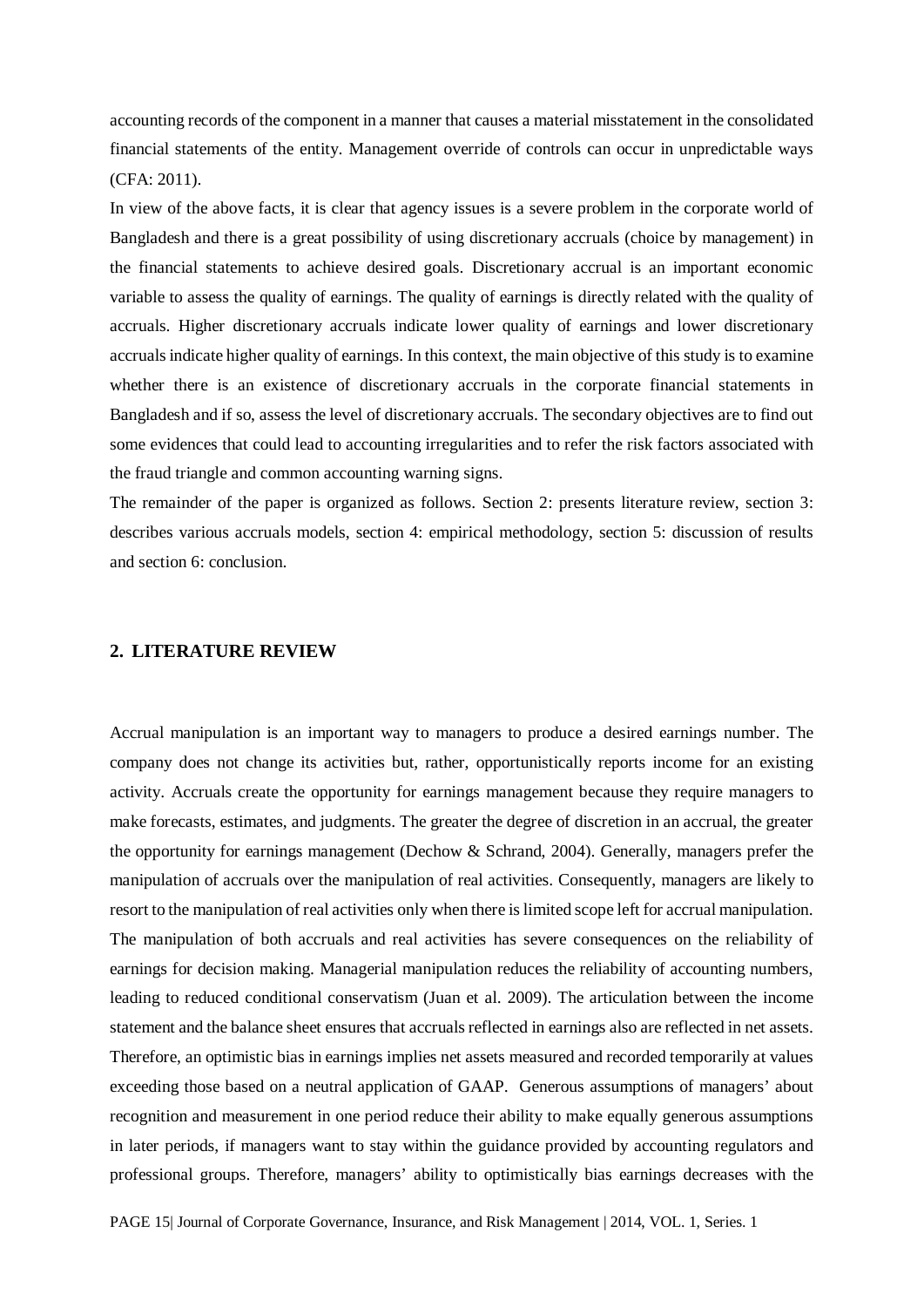extent to which net assets are already overstated (Barton & Simko, 2002). Discretionary accruals are accounting adjustments to cash flows that managers can choose within the flexibility of GAAP. Since GAAP allows certain discretion over financial reporting, there is a possibility that accruals contain management's intention to manipulate information (Beneish 1997; Dechow & Skinner 2000). Previous studies detected earnings management behavior through various methods including the changing of accounting policies (Balsam et al., 1998), discretionary accruals (Jones 1991), real transactions (Barber et al. 1991; Bushee 1998; Cheng 2005), and earnings distribution (Burgstahler and Dichev 1997). Since the middle of 1980s, discretionary accruals have become the primarily focus on detecting earnings management. There are two main reasons. Firstly, accrual is a generally accepted accounting principle. Accruals are used to reduce inconsistencies encountered as a result of difference in timing of the recognition (Dechow & Skinner 2000). Secondly, the accrual technique is less visible and hard to detect compare to the changing of accounting policies or real transactions. As such, accruals open a door for opportunistic earnings management within the requirement of GAAP. Managers believe that accrual technique is a desirable vehicle to achieve their objectives (Dechow 1994; Beneish 2001).

The accrual method began with Healy (1985) and DeAngelo (1986), who used total accruals and changes in total accruals as a proxy for discretionary accruals respectively. These models capture either incomeincreasing or income-reducing techniques that managers have incentives to employ, however, they misclassified all accruals as discretionary which lead to biased test if earnings management stimulus is correlated to non-discretionary accruals to overcome this limitation. Jones (1991) introduced a linear regression approach to control non-discretionary determinants of accruals. She used change in sales control for non-discretionary accruals of current assets and liabilities; property, plant and equipment control for the non-discretionary component of depreciation expense. The rationale is that a firm's working capital requirements depend on sales, while its depreciation accruals depend on the level of property, plant and equipment. Then, she uses the residual for regression of total accruals on nondiscretionary determinants of accruals as discretionary accrual proxy. However, this model misclassified all revenue as non-discretionary accruals. Dechow et al. (1995) introduced a Modified Jones Model, they adjusted the Jones model by removing credit sales from revenues. However, the modified Jones Model could still yield biased results if no earnings management occurs in credit sales. In the literature, both Jones Model and Modified Jones Model have been widely used in estimating discretionary accruals the proxy for earnings management. Since earnings management is not observable, the validity and reliability of Jones and Modified Jones empirical models have been often criticized (Bernard & Skinner 1996; Wilson 1996; Guay et al. 1996; Beneish 1997; Healy & Wahlen 1999; Thomas & Zhang 2000; Peasnell et al. 2000; Xie 2001; Leuz et al. 2003). Researchers argued that model misspecification problem at least reduces the power of detecting earnings management, and at worst causes researchers to conclude that there is earnings management when none actually exist (e.g., McNichols & Wilson 1988; Dechow et al. 1995). Moreover, it is more likely to detect income increasing earnings management for higher profitable firms and income –decreasing earnings management for lower profitable firms.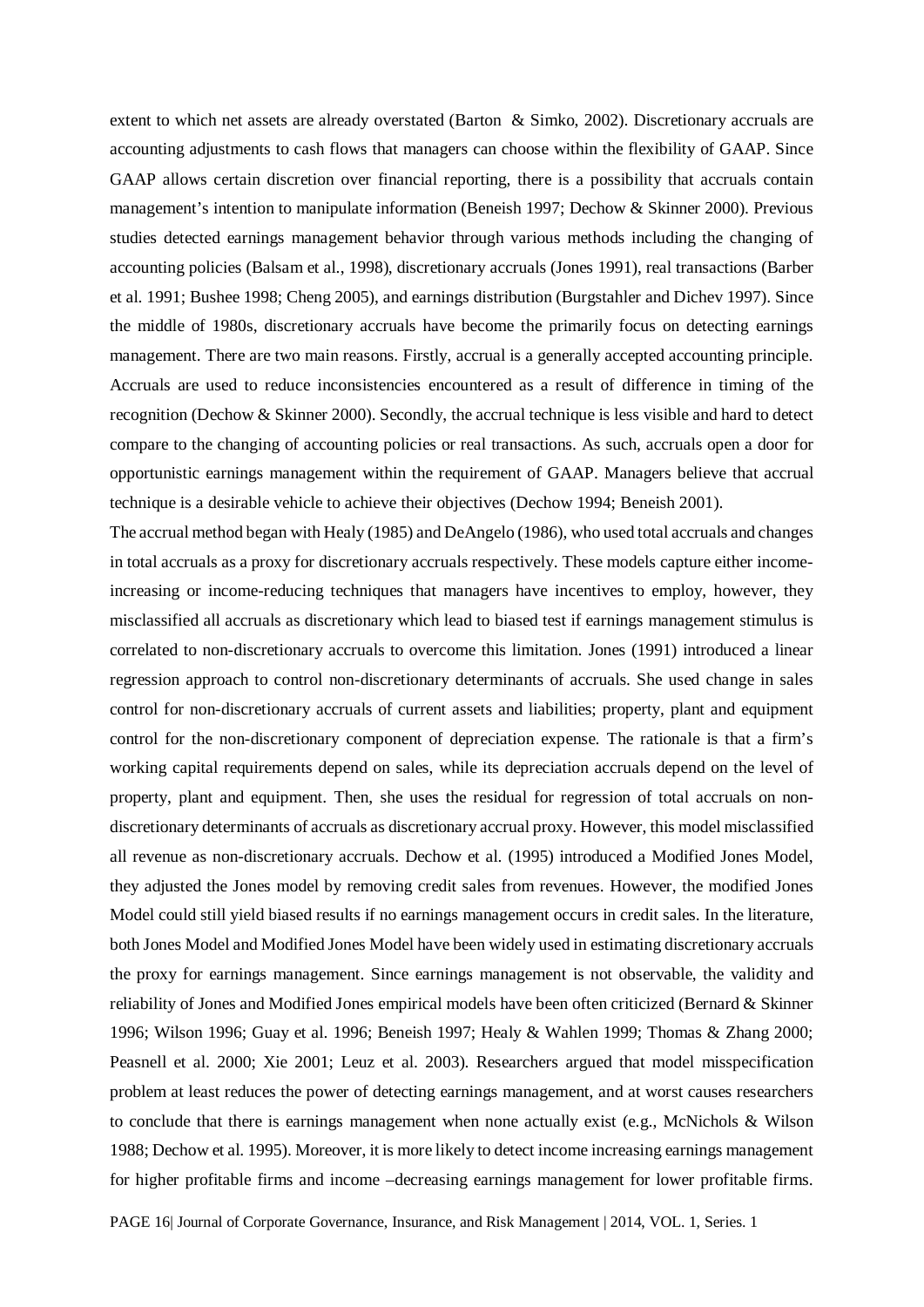Likewise, researchers are more likely to detect income-increasing earnings management for lower cash flow firms and income –decreasing earnings management for higher cash flow firms. Accruals are correlated with a firm's contemporaneous and past performance. Jones and Modified Jones models attempt to control for contemporaneous performance but ignore the past performance. Empirical assessments suggest that estimated discretionary accruals are significantly influenced by a firm's contemporaneous and past performance. If a firm experiences an unusual performance, for example, has one-time extreme high or low sales; or a fast growth stock exhibit momentum for a period of time, then there is a danger of a false detection of earnings management unless discretionary accruals models can adequately filter out the component that affected by firm performance (Kothari et al. 2005).

So far a few studies on discretionary accruals might have yet been conducted in Bangladesh. The researcher found only one study entitled 'Earnings Management: An Analysis on Textile Sector of Bangladesh' (Razzaque *et al.*, 2006). The study was conducted long back (period 1992-2002) using the Modified Jones Model (1995) and confined to the textile industry only. The study did not provide any information about the level of discretionary accruals. Besides, the study did not use separate models for non-discretionary and discretionary accruals. They define discretionary accruals as residuals of total accruals model.

In light of the above, the researchers feel that an in-depth study is urgently needed to measure the level of discretionary accruals in the corporate financial statements in Bangladesh so as to find out the clues that could lead to accounting irregularities. The researchers also feel that the external stakeholders should be acquainted with the risk factors for each condition of the fraud triangle and common accounting warning signs that may lead to reduce the use of management discretion in preparing financial statement.

#### **3. MODELS OF NON-DISCRETIONARY ACCRUALS (ACCOUNTING ACCRUALS)**

A wide variety of non-discretionary accrual models have been employed by previous researchers. Estimating the non-discretionary component of accruals typically involves a regression model. We termed non-discretionary accruals as accounting accruals and discretionary accruals as corporate accruals in the study. The common variants of the most popular models are discussed below:

#### **3.1 The Jones Model (1991)**

Jones offers a new and potentially more effective way to estimate non-discretionary accruals in her model. She uses a property, plant and equipment variable (PPE) to control for any changes in non-

PAGE 17| Journal of Corporate Governance, Insurance, and Risk Management | 2014, VOL. 1, Series. 1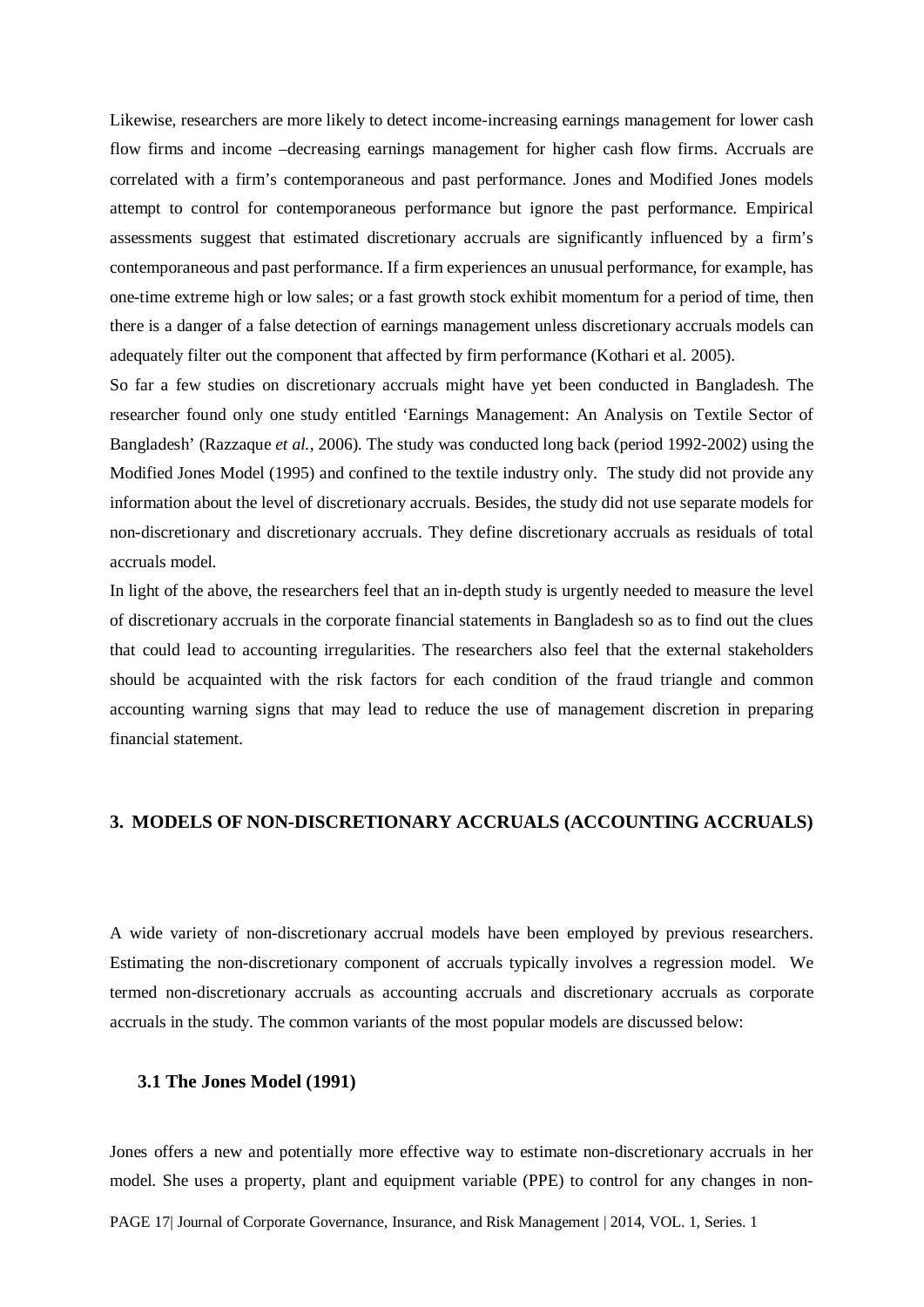discretionary accruals arising from the depreciation charge and hence resulting from changes in business activities of the firm. Using the same idea, a sales revenue variable is used to control changes in nondiscretionary accruals related to working capital accounts arising from changes in the economic environment of the firm. However, revenues, according to Jones, are not completely exogenous; for example, shipments for merchandise could be postponed in order to postpone recognition of revenue until the next year. The regression is estimated for each sample firm as follows:

$$
\frac{TA}{LTA} = \beta 1 \left[ \frac{1}{LTA} \right] + \beta 2 \left[ \frac{\Delta REV}{LTA} \right] + \beta 3 \left[ \frac{PPE}{LTA} \right] + \varepsilon
$$

*Where*:

 $TA = Total Accruals$ 

 $\triangle$  REV = Change in Revenues from the preceding year

 $PPE =$  Gross Value of Property , Plant & Equipment

 $LTA = Laged Total Assets$ 

All variables in her model are scaled by lagged assets to reduce heteroscedasticity. Discretionary accruals (DA), as shown below are computed as the difference between total accruals and nondiscretionary components of accruals.

$$
DA = \frac{TA}{LTA} - \left[\beta 1 \left[\frac{1}{LTA}\right] + \beta 2 \left[\frac{\Delta REV}{LTA}\right] + \beta 3 \left[\frac{PPE}{LTA}\right]\right]
$$

Looking at the Jones model, it is clear that the idea of using two variables (∆ REV and ∆ PPE) to control for changes in non-discretionary accruals makes this model potentially more accurate for an analysis of earnings manipulations. However, the assumption that coefficient estimates are stationary over time would create survivorship bias. As well, sales manipulation that can be managed by managers is completely ignored since this model assumes that all revenues in the period are non-discretionary.

#### **3.2 The Modified Jones Model (1995)**

Dechow et al. (1995) modify the original Jones model to eliminate the conjectured tendency to measure discretionary accruals with error when discretion is exercised over revenues. The change in revenues is adjusted for the change in receivables in the event period. They assume that all changes in credit sales in the event period proceed from earnings management. They conclude that managing earnings by exercising discretion over the recognition of revenue on credit sales is easier than managing earnings by exercising discretion over the recognition of revenue on cash sales. The regression for the sample is estimated as follows:

$$
\frac{TA}{LTA} = \beta 1 \left[ \frac{1}{LTA} \right] + \beta 2 \left[ \frac{\Delta REV - \Delta AR}{LTA} \right] + \beta 3 \left[ \frac{PPE}{LTA} \right] + \varepsilon
$$

Where:

 $TA = Total Accruals$ 

PAGE 18| Journal of Corporate Governance, Insurance, and Risk Management | 2014, VOL. 1, Series. 1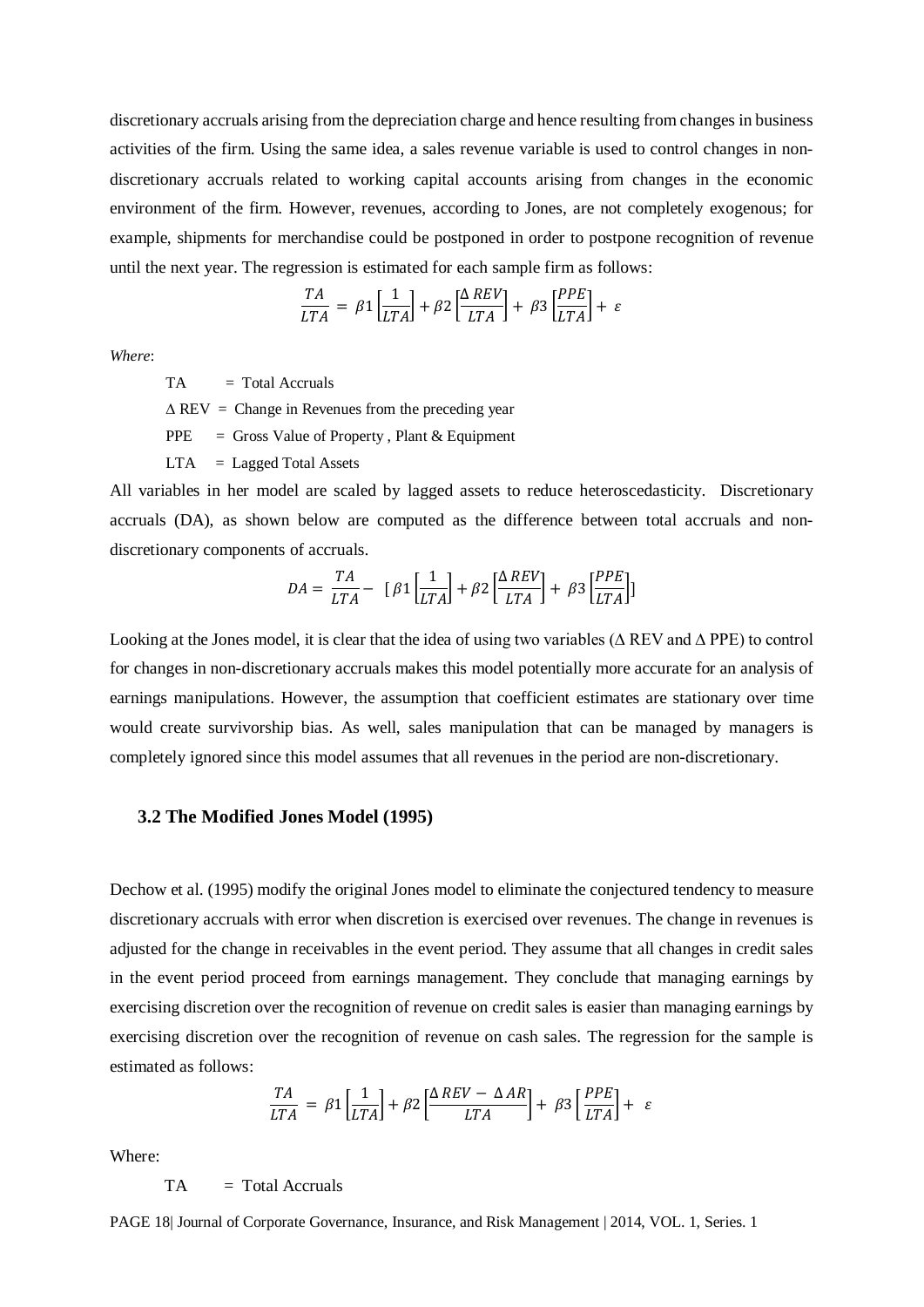$\triangle$  REV = Change in Revenues from the preceding year

 $\triangle AR$  = Change in Accounts Receivable from the preceding year

 $PPE =$  Gross Value of Property, Plant & Equipment

 $LTA = Laged Total Assets$ 

Discretionary accruals (DA), as shown below, are computed as the difference between total accruals and the non-discretionary components of accruals.

$$
DA = \left[\frac{TA}{LTA}\right] - \left[\beta 1 \left[\frac{1}{LTA}\right] + \beta 2 \left[\frac{\Delta REV - \Delta AR}{LTA}\right] + \beta 3 \left[\frac{PPE}{LTA}\right]\right]
$$

#### **3.3. The Extended Jones Cash Flow Model (1999)**

Kasznik (1999) adds to modified Jones model changes in operating cash flow as an explanatory variable to explain the negative correlation between cash flow from operations and total accruals. He finds that managers use income-increasing discretionary accruals to manage reported earnings toward their forecast numbers when they have overestimated earnings. In contrast, he finds no evidence that managers use income-decreasing discretionary accruals to manage reported earnings downward when they have underestimated earnings in their forecasts. The regression for the sample is estimated as follows:

$$
\left[\frac{NDA}{LTA}\right] = \alpha 0 + \alpha 1 \left[\frac{1}{LTA}\right] + \alpha 2 \left[\frac{\Delta REV - \Delta AR}{LTA}\right] + \alpha 3 \left[\frac{PPE}{LTA}\right] + \alpha 4 \left[\frac{\Delta CFO}{LTA}\right] + \varepsilon
$$

Where:

NDA = Non-Discretionary Accruals

 $\triangle$  REV = Change in Revenues from the preceding year

 $\triangle AR$  = Change in Accounts Receivable from the preceding year

 $PPE = Gross Value of Property, Plant & Equipment$ 

- $\triangle$ CFO = Change in cash flows from operation
- $LTA = Lagged Total Assets$

#### **3.4 Modified Jones Model with Book-to-Market Ratio and Cash Flows (2004)**

Larcker and Richardson (2004) add the book-to-market ratio (*BM*) and operating cash flows (CFO) to modified Jones model to mitigate measurement error associated with the discretionary accruals. BM controls for expected growth in operations and if left uncontrolled, growth will be picked up as discretionary accruals. CFO controls for current operating performance. Controlling for performance is important because Dechow et al. (1995) find that discretionary accruals are likely to be misspecified for firms with extreme levels of performance. Larcker and Richardson (2004) note that their model is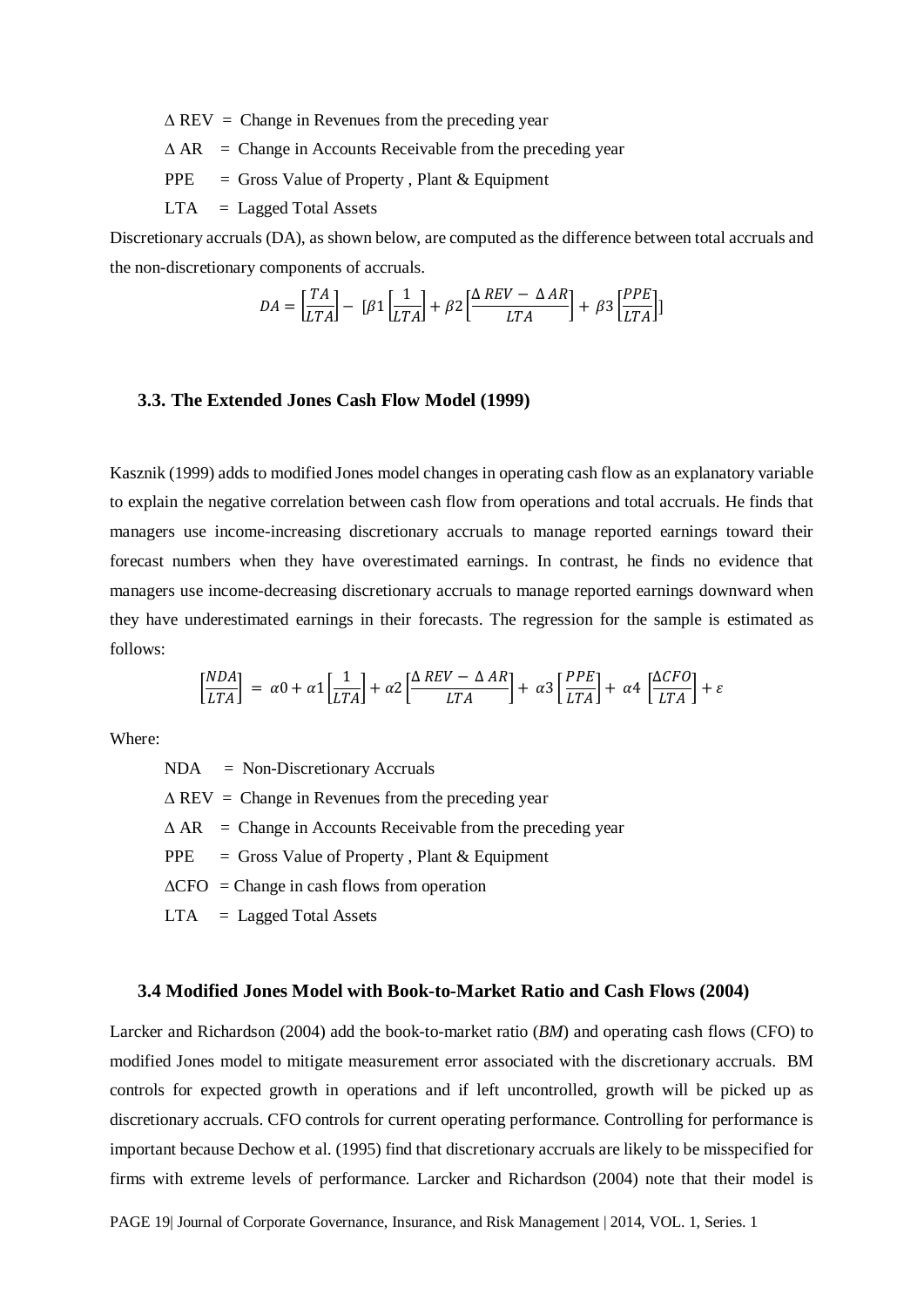superior to the modified Jones model in several ways: it has far greater explanatory power, identifies unexpected accruals that are less persistent than other components of earnings, the estimated discretionary accruals detect earnings management identified in SEC enforcement actions, and identifies discretionary accruals that are associated with lower future earnings and lower future stock returns. The regression for the sample is estimated as follows:

$$
\left[\frac{TA}{LTA}\right] = \beta 1 \left[\frac{1}{LTA}\right] + \beta 2 \left[\frac{\Delta REV - \Delta AR}{LTA}\right] + \beta 3 \left[\frac{PPE}{LTA}\right] + \beta 4 \left[\frac{BM}{LTA}\right] + \beta 5 \left[\frac{CFO}{LTA}\right] + \varepsilon
$$

Where:

 $TA = Total Accruals$ 

 $\triangle$  REV = Change in Revenues from the preceding year

 $\triangle AR$  = Change in Accounts Receivable from the preceding year

 $PPE = Gross Value of Property, Plant & Equipment$ 

BM = Book-to-Market Ratio

 $CFO = Cash Flows from Operations$ 

LTA = Lagged Total Assets

### **3.5 The Performance Matching Model (2005)**

Kothari, Leone, and Wasley (2005), develop a performance-matching model. They offer two different approaches. The first involves matching similar firms, which alleviates the need to use an ordinary least square estimate of DA. They detect earnings management by comparing the accruals of firms that are otherwise almost identical. The second, the linear-performance matching model, embodies two modifications of the Jones and modified Jones models: an intercept, and an additional control for lagged rate of return on assets,  $ROA_{t-1}$ .

Because the first term in the Jones model is the reciprocal of lagged assets, econometrically, the Jones model does not have an intercept. Deflating by lagged assets is meant to mitigate heteroscedasticity. Finding that heteroscedasticity is still an issue, Kothari, Leone, and Wasley also include an intercept to mitigate it. They find that an intercept yields higher symmetry around zero discretionary accruals, which enhances the power of test for type 1 error.

Roodposhti, Rezaei and Salehi (2012) named this model as Kothari-Jones and Modified Kothari-Jones models and the regression for the sample is estimated as follows:

### **3.5.1 Kothari-Jones Model**

$$
\left[\frac{NDA}{LTA}\right] = \alpha 0 + \alpha i \left[\frac{1}{LTA}\right] + \alpha 1 \left[\frac{\Delta REV}{LTA}\right] + \alpha 2 \left[\frac{PPE}{LTA}\right] + \alpha 3 \left[ROA_{t-1}\right] + \varepsilon
$$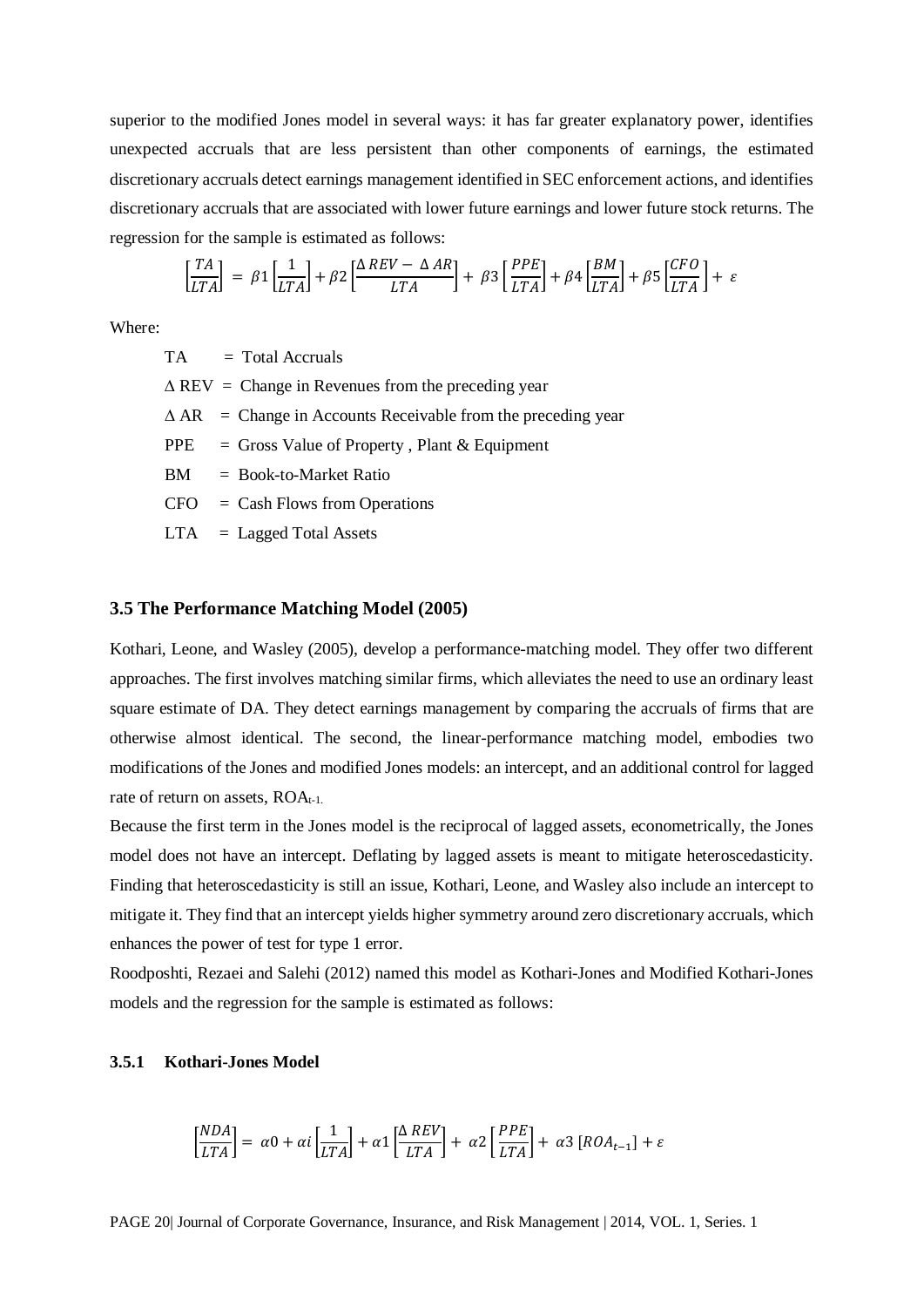Where:

| $NDA$ = Non-Discretionary Accruals                           |
|--------------------------------------------------------------|
| $\triangle$ REV = Change in Revenues from the preceding year |
| PPE.<br>$=$ Gross Value of Property, Plant & Equipment       |
| $\text{ROA}_{t-1}$ = Lagged Rate of Return on Assets         |
| $LTA = Laged Total Assets$                                   |

#### **3.5.2 Modified Kothari-Jones Model**

$$
\left[\frac{NDA}{LTA}\right] = \alpha 0 + \alpha 1 \left[\frac{1}{LTA}\right] + \alpha 2 \left[\frac{\Delta REV - \Delta AR}{LTA}\right] + \alpha 3 \left[\frac{PPE}{LTA}\right] + \alpha 4 \left[ROA_{t-1}\right] + \varepsilon
$$

Where:

 $NDA$  = Non-Discretionary Accruals  $\triangle$  REV = Change in Revenues from the preceding year  $\triangle$  AR  $=$  Change in Accounts Receivable from the preceding year PPE  $=$  Gross Value of Property, Plant & Equipment  $ROA_{t-1} = Lagged Rate of Return on Assets$  $LTA = Lagged Total Assets$ 

## **3.6 Performance Matched Free Cash Flow Model**

Cash flow is an important basis for accrual measurement (Ingram & Lee 2007). There is considerable body of literature that defines total accruals as the difference between net income and cash flow from operating activities (Dechow, Solan & Sweeny 1995; Xie Davidson & DaDalt 2003). This traditional approach has been extended by Dechow and Ge (2006) who define total accruals as the difference between earnings and free cash flow. Recent research studies have used the free cash flow approach to accruals measurement (Bukit & Iskandar 2009). Free cash flow (FCF) is the combination of cash flow from operating activities and investing activities, which reflects the impact of cash spending on fixed assets and investments. Companies operating with high FCF provide greater opportunities for opportunistic behavior by management. Therefore, it is appropriate to suggest that FCF better reflects accruals for individual firms (Bhuiyan et al. 2013).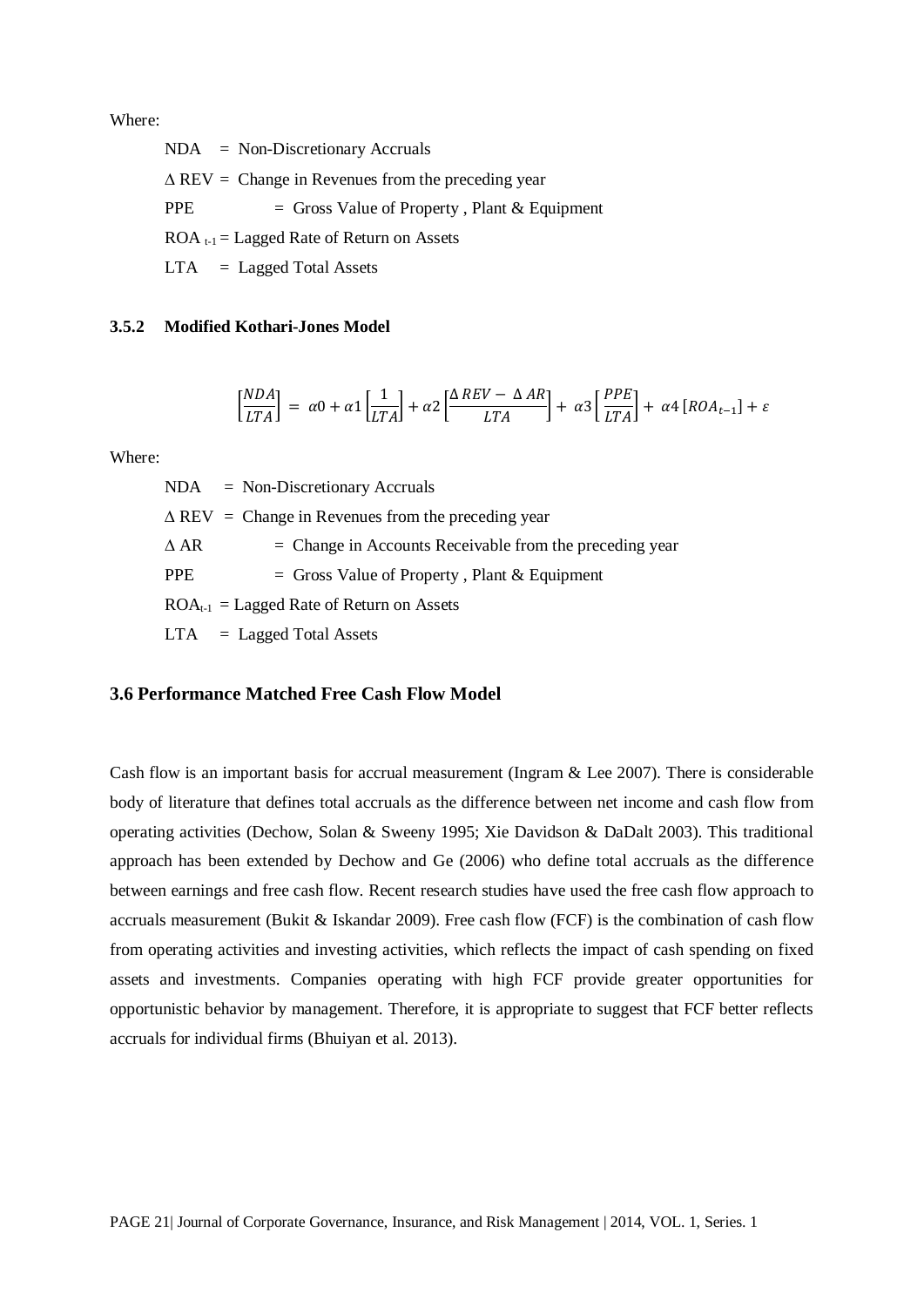$$
DA = \left[\frac{TA}{LTA}\right] - \left[\alpha 0 + \alpha 1\left[\frac{1}{LTA}\right] + \alpha 2\left[\frac{\Delta REV - \Delta AR}{LTA}\right] + \alpha 3\left[\frac{PPE}{LTA}\right] + \alpha 4\left[ROA_{t-1}\right] + \varepsilon\right]
$$

Where:

| TA             | $=$ Total Accruals (Net Income before extraordinary items less free cash flow from |
|----------------|------------------------------------------------------------------------------------|
|                | operating activities and cash flow from investing activities)                      |
|                | $\triangle$ REV = Change in Revenues from the preceding year                       |
| $\triangle$ AR | $=$ Change in Accounts Receivable from the preceding year                          |
| <b>PPE</b>     | $=$ Gross Value of Property, Plant & Equipment                                     |
|                | $ROA_{t-1} = \text{Laged Rate of Return on Assets}$                                |
|                | $LTA = Laged Total Assets$                                                         |

### **4. METHODOLOGY**

#### **4.1 Data and sample description**

As on June 30, 2012 total listed securities of Dhaka Stock Exchange (DSE) were 511, of which 273 were securities (3 corporate bonds, 8 debentures, 41 mutual funds, & 221 treasury bonds) and 238 were companies. Again, 30 companies were banks, 22 were financial institutions and 45 were insurance companies out of 238 listed companies. Annual reports of 68 listed companies of 2010-2011 out of 141 listed non financial companies were taken as sample in the current study. The relevant data were collected through the survey of financial statements of annual report for the year 2010-2011 of each firm of the sample companies. The relevant pages of the annual report were statement of income (for revenue, net income), statement of cash flow (cash flow from operation), statement of financial position (for accounts receivable, total assets), and schedule of fixed assets (for gross value of fixed assets).

#### **4.2 Measurement of accounting accruals manipulation**

Earnings management is predominantly a function of manipulating accruals, so it is intuitive to use the magnitude of accruals as a proxy for earnings quality: the higher the total accruals as a percentage of assets, the greater the likelihood that earnings quality is low. The size of accruals can be used as a rough measure for earnings manipulation, especially in high-accrual firms (Tim Keefe: 2013). Three steps are involved in deriving discretionary accruals i.e., Step-1: *Total accruals*, Step-2: *Accounting accruals*  (*Non-discretionary accruals)* and Step-3: *Corporate accruals* (*Discretionary accruals)*.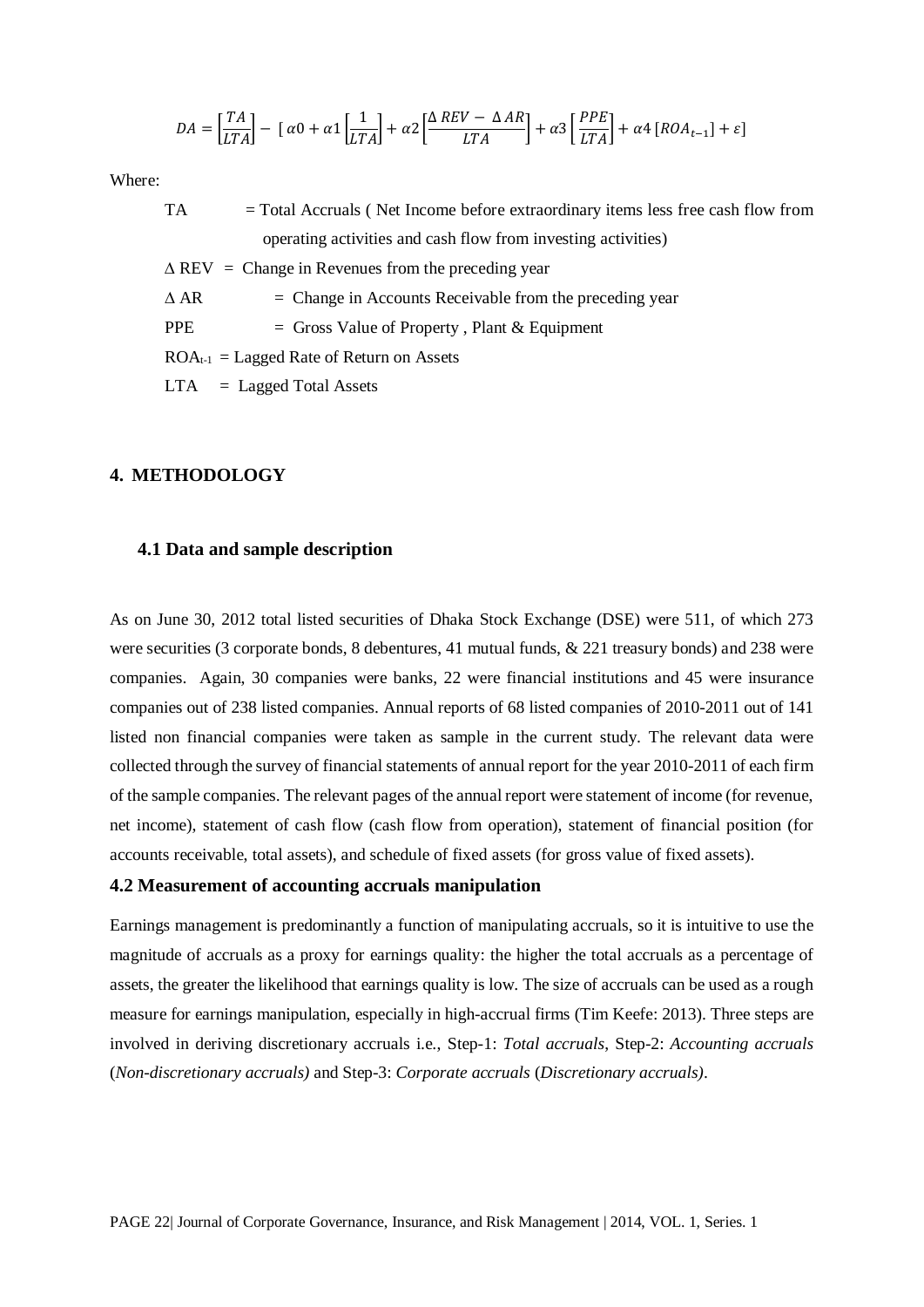#### **4.2.1 Measuring the Total Accruals**

There are two ways to measure the total accruals created in a given period (Tim Keefe: 2013).

- 1. The Balance Sheet Approach
- 2. The Statement of Cash Flow Approach

#### *4.2.1.1 The Balance Sheet Approach*

Using the balance sheet, we can find the total net accruals by subtracting:

#### $Total$  Accruals = Accrual Earnings  $-$  Cash Earnings

But the balance sheet doesn't directly tell us what accrual earnings or cash earnings were in the period, so we will have to perform further calculation to retrieve this information.

#### *4.2.1.1.1 Accrual Earnings*

Net income flows into the balance sheet as retained earnings, which can be found in the owners' equity section of the balance sheet. Owners' equity also reflects net distributions to equity holders, and we will need to make some adjustments for these items. So, owners' equity at the end of the period will be as under:

 = + − ℎ − ℎ +

To calculate accrual earnings, we can rearrange the equation above and find that it is the difference between ending owners' equity and beginning owners' equity, adjusted for dividends, stock repurchases and stock issuances. This adjustment can be summarized as net cash distribution to equity.

```
Accrual\,Earnings = \Delta\,Owners' Equity + Cash Dividends + Stock Repurchases - Equity Issuance
    = \Delta Owners' Equity + Net Cash Distributions to Equity
```
Now, assuming that *Assets – Liabilities = Owners' Equity*, we can substitute to get the following equation for accrual earnings:

 $Accrual \, Earnings = \Delta \, Assets - \Delta \, Liabilities + Net \, Cash \, Distributions \, to \, Equity*$ 

 $*$  Net Cash Distributions to Equity = Cash Dividends + Stock Repurchases - Equity Issuance

### *4.2.1.1.2 Cash Earnings*

To begin, cash earnings must be somehow related to the cash account and can be found by looking at the change in the cash account. The cash account is also affected by net cash distributions to equity holders, and we will need to make some adjustments for these items. So, cash earnings at the end of the period will be as under:

 $Cash\ Earnings = \Delta Cash + Cash\ Dividends + Stock\ Repurchases - Equity\ Issuance$  $= \Delta$  Cash + Net Cash Distributions to Equity

#### *Total Accruals*

The section began with the basic total net accruals equation and then went to define accrual earnings and cash earnings. Now with these definitions in hand we can substitute them in.

 $Total$  Accruals = Accrual Earnings  $-$  Cash Earnings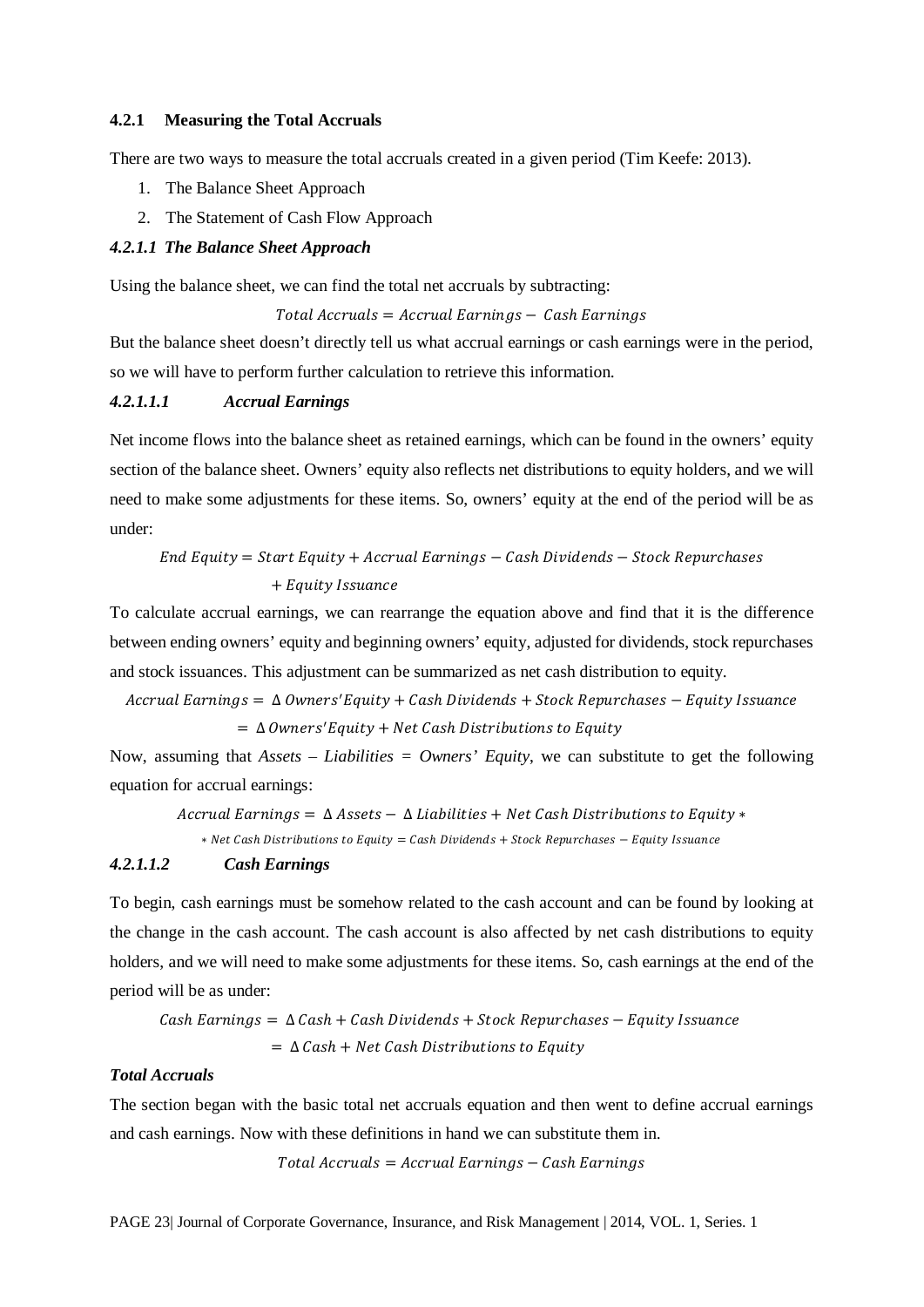$= [\Delta \text{Assets} - \Delta \text{Liabilities} + \text{NCDE *}] - [\Delta \text{Cash} + \text{NCDE *}]$ 

Total Accruals =  $\Delta$  Assets -  $\Delta$  Liabilities -  $\Delta$  Cash

 $*$   $NCDE = Net$  Cash Distribution to Equity

#### *4.2.1.2 The Statement of Cash Flow Approach*

Using the statement of cash flow, we can find total accruals with the same basic equation as stated before:

 $Total$  Accruals = Accrual Earnings  $-$  Cash Earnings

#### *4.2.1.2.1 Accrual Earnings*

Calculating total accruals from the statement of cash flow is a bit more straightforward. This is because we don't need to pull out accrual earnings, because net income is stated right on the report.

 $Accrual\ EarningS = Net\ Income\ (NI)$ 

#### *4.2.1.2.2 Cash Earnings*

Cash earnings can be found from statement of cash flow. Cash flow from operating activities is treated as cash earnings.

 $Cash\ Earning = Cash\ flow\ from\ Operating\ Activities\ (CFO)$ 

*Total Accruals*

 $Total$  Accruals = Accrual Earnings  $-$  Cash Earnings

$$
= NI - CFO
$$

In this study, due to non-articulation issues, the cash flow approach has been used to measure total accruals for each of sample companies by following equation:

$$
TA\left[\frac{1}{LTA}\right] = \left[\frac{1}{LTA}\right][NI - CFO]
$$

*Where,*

| TA.     | $=$ | <b>Total Accruals</b>                               |
|---------|-----|-----------------------------------------------------|
| NI      |     | Net Income for the current period                   |
| $CFO =$ |     | Cash Flow from Operations for the current period    |
| $LTA =$ |     | Lagged Total Assets [Total assets of the last year] |

*\*Both items in the equation are scaled by lagged total assets in order to reduce heteroscedasticity.*

### **4.2.2 Measuring Accounting Accruals (Non-Discretionary Accruals)**

Using the raw accrual amounts as a proxy for earnings management is a simple method to evaluate earnings quality because firms can have high accruals for legitimate business reasons, such as sales growth. A more complicated proxy can be created by attempting to categorize total accruals into accounting accruals and corporate accruals. The accounting accruals component reflects business conditions such as growth and the length of the operating cycle that naturally create and destroy accruals,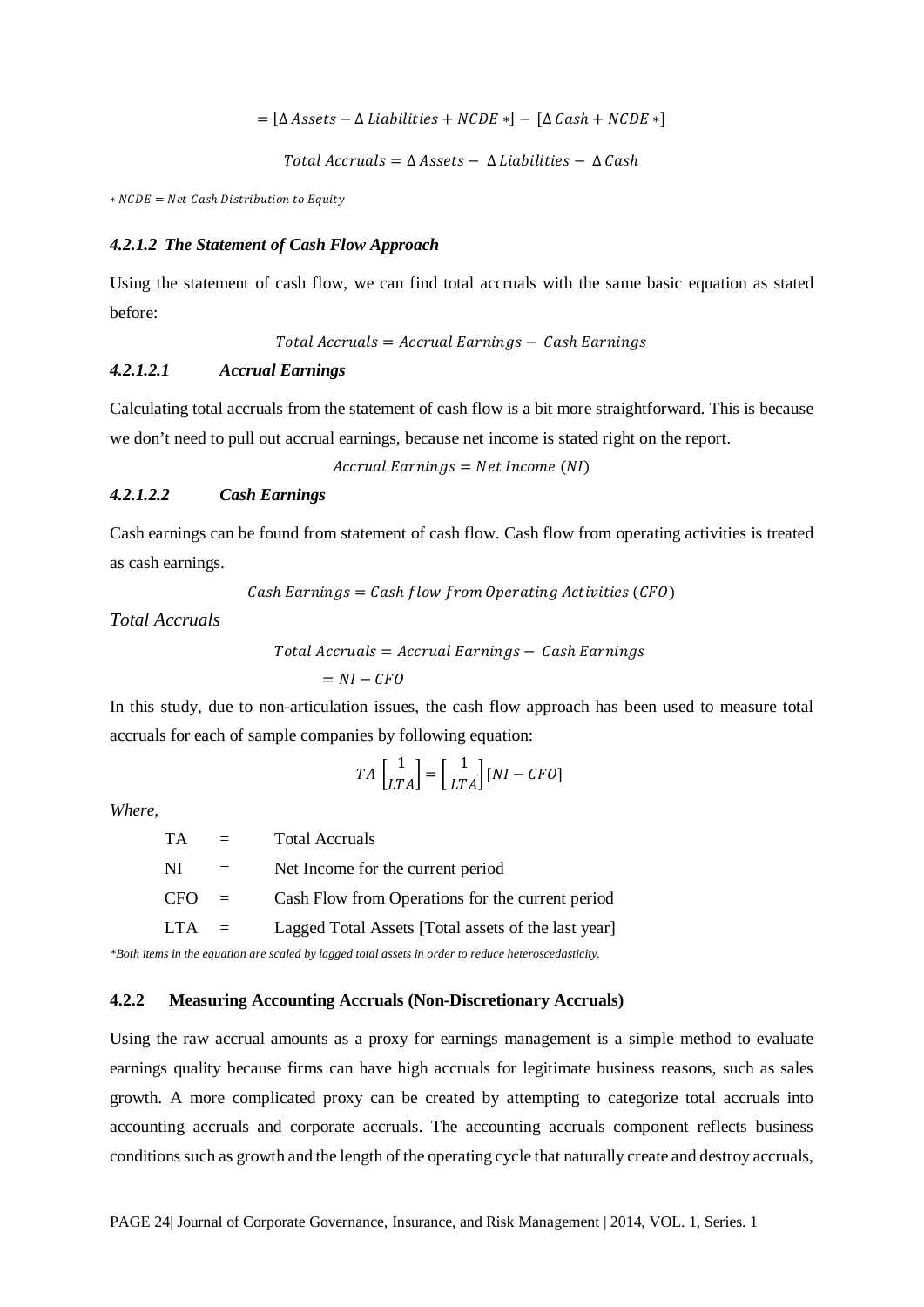while the corporate accruals component identifies management choices. The following two steps are involved in measuring accounting accruals.

#### *4.2.2.1 Measuring Co-efficient Estimates by using Regression Model*

The following regression model for the sample has been developed in light of the modified Kothari-Jones Model (2005) as to eliminate possible mechanical relationship between performance metric and current period's corporate accrual estimate in order to measure the coefficient estimates (*ß value)* that are used to segregate the accruals into accounting accruals and corporate accruals components. The regression model for total accruals for the sample firm is estimated as follows:

$$
\left[\frac{TA}{LTA}\right] = \beta 1 \left[\frac{1}{LTA}\right] + \beta 2 \left[\frac{\Delta REV - \Delta AR}{LTA}\right] + \beta 3 \left[\frac{PPE}{LTA}\right] + \beta 4 \left[\frac{NI}{LTA}\right] + \varepsilon
$$

*Where*:

 $TA = NI - CFO$ , where NI (net income) is taken from the statement of income and CFO (operating cash flows) is taken from the statement of cash flows.

 $\triangle$  REV = Change in Revenues from the preceding year

 $\triangle AR$  = Change in Accounts Receivable from the preceding year

PPE = Gross Value of Property, Plant & Equipment

 $NI = Net Income$ 

 $LTA = Lagged Total Assets$ 

Each ß is the estimated relationship of the independent variable to the dependent variable, and the error term represents the composite effect of all variables not explicitly stated as an independent variable.

#### *4.2.2.2 Measuring firm's accounting accruals by using regression Equation*

The above coefficient estimates (*ß value*) are used in the following regression equation to estimate the firm-specific normal accruals (NA) or non-discretionary accruals for our sample firms:

$$
\left[\frac{AA}{LTA}\right] = \beta 1 \left[\frac{1}{LTA}\right] + \beta 2 \left[\frac{\Delta REV - \Delta AR}{LTA}\right] + \beta 3 \left[\frac{PPE}{LTA}\right] + \beta 4 \left[\frac{NI}{LTA}\right]
$$

*Where*:

 $AA = Accounting (Non-Discretionary) Accruals$  $\triangle$  REV = Change in Revenues from the preceding year  $\triangle AR$  = Change in Accounts Receivable from the preceding year  $PPE =$  Gross Value of Property, Plant & Equipment  $NI = Net Income$ 

 $LTA = Laged Total Assets$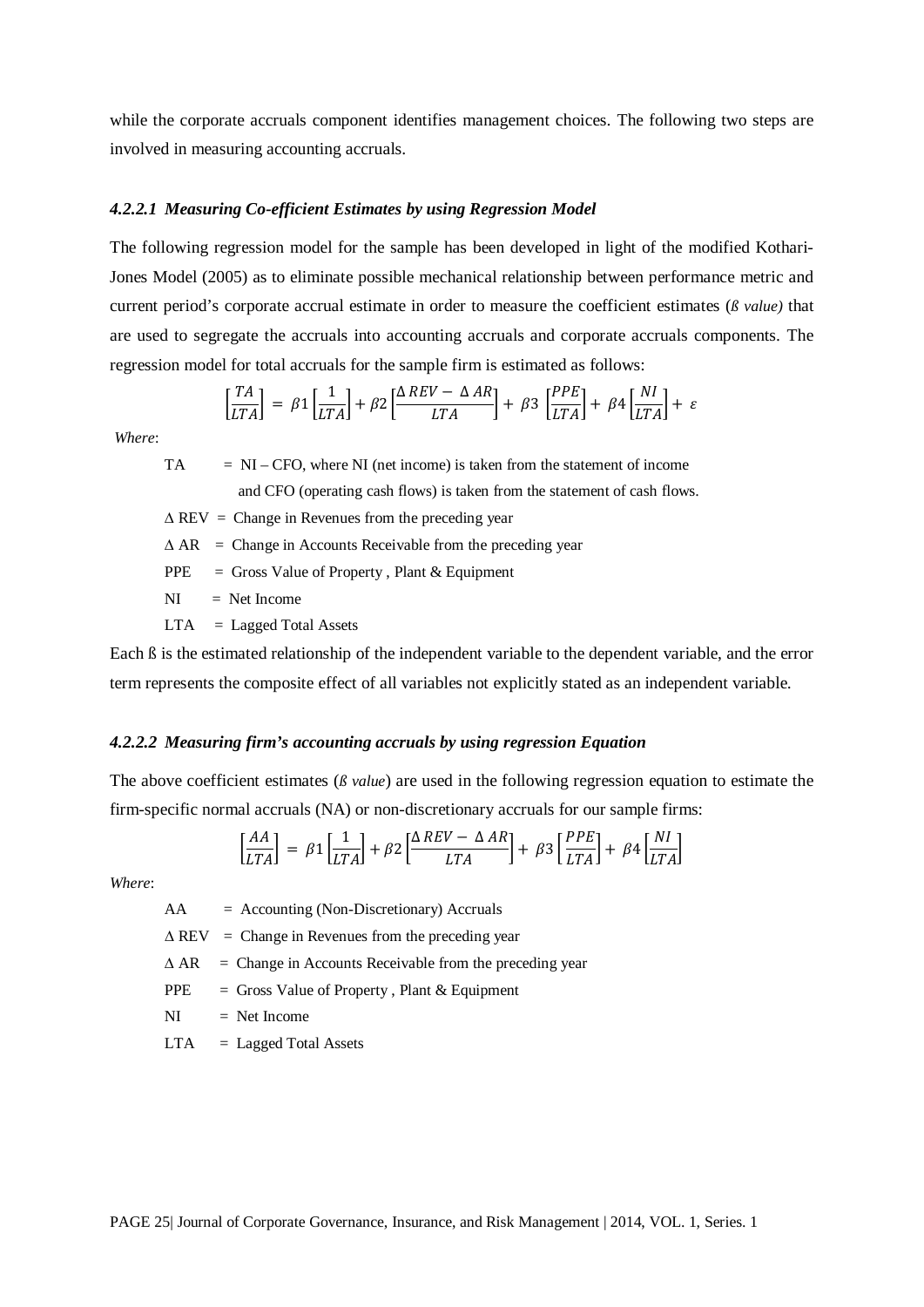### **4.2.3 Measuring Corporate Accruals (Discretionary Accruals)**

The value of total accruals and accounting accruals are available at this stage and corporate accruals is the difference between total accruals and the fitted normal accruals, defined as

$$
CA = \left[\frac{TA}{LTA}\right] - \left[\frac{AA}{LTA}\right]
$$

*Where,*

CA = Corporate (Discretionary) Accruals  $TA = Total Accruals$  $AA =$  Accounting (Non-discretionary) Accruals LTA = Lagged Total Assets

#### **5. RESULTS AND DISCUSSION**

The statistical results of our analysis captured the existence of discretionary accruals in the financial statements of listed companies in Dhaka Stock Exchange (DSE) of Bangladesh. The practicing average rate of discretionary accruals of listed non-financial companies is 35 percent in Bangladesh (Annex-1). Table 1 shown below reveals that 12 percent of non-financial listed companies scored 0 to 10 percent (of either sign), 22 percent scored 11 to 20 percent, 16 percent companies scored 21 to 30 percent, 21 percent companies scored 31 to 40 percent, 15 percent companies scored 41 to 50 percent, 7 percent companies scored 51 to 60 percent and 7 percent scored more than 61 percent. Companies with large accruals tend to have large estimation errors. The diligence of earnings is lower when earnings consists mainly accruals. When accruals are large in magnitude, they are likely to contain significant estimation error, which reduces the diligence of earnings. Managers often want earnings to be highly persistent and predictable because these characteristics can improve their reputations with analysts and investors. If such earnings do not annuitize the intrinsic value of the firm, however, the earnings are low quality. Under accrual accounting, current experience is used to make accounting estimates for future periods and these estimates feed back into current- period earnings (Dechow & Schrand; 2004).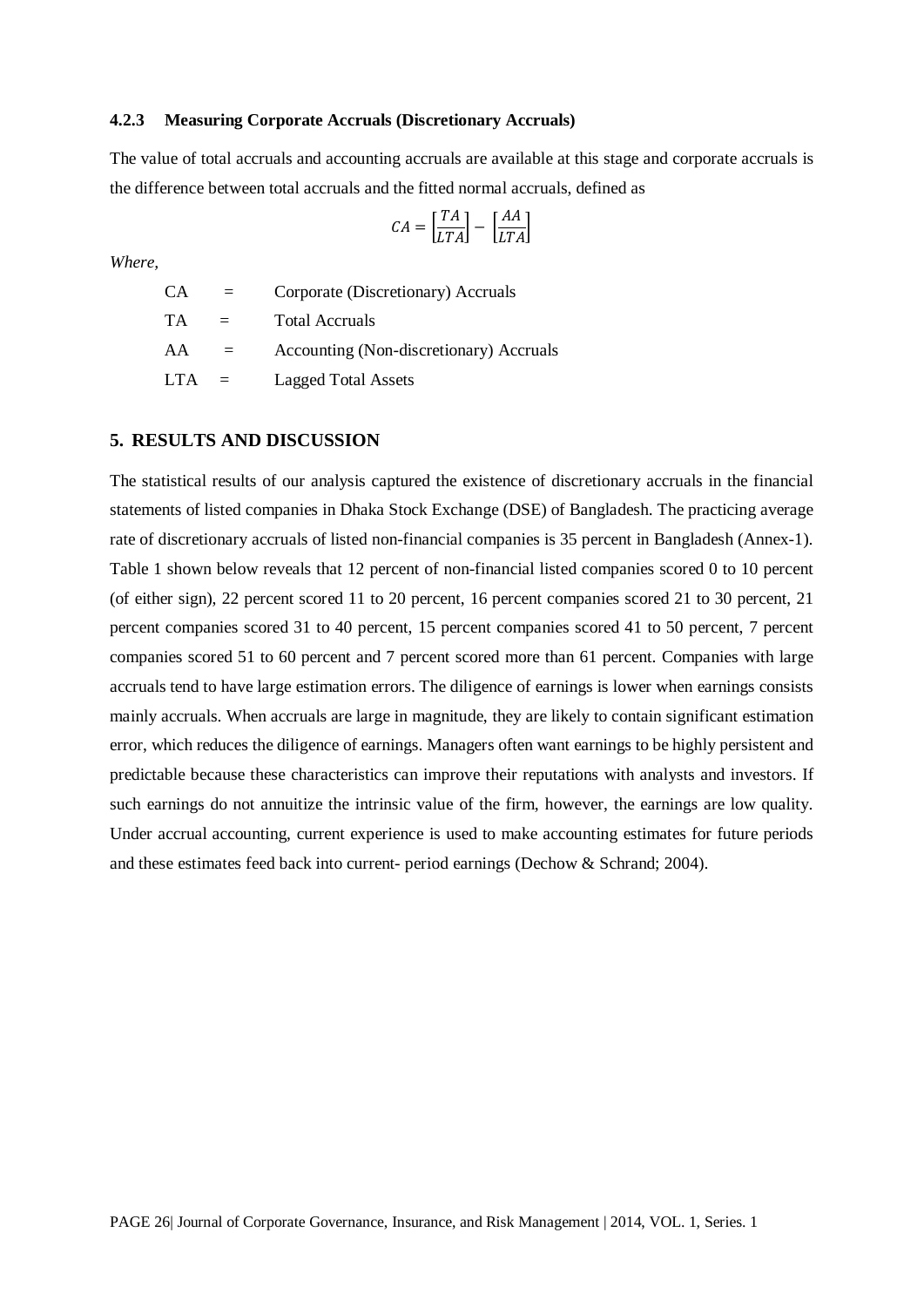| <b>Class</b><br><sub>of</sub><br>interval<br>discretionary<br>$accrules, (\%)$ | Frequency<br>(No of companies) | No of companies $(\%)$ |
|--------------------------------------------------------------------------------|--------------------------------|------------------------|
| 10<br>$\lt$                                                                    | 8                              | 12%                    |
| $11 - 20$                                                                      | 15                             | 22%                    |
| $21 - 30$                                                                      | 11                             | 16%                    |
| $31 - 40$                                                                      | 14                             | 21%                    |
| $41 - 50$                                                                      | 10                             | 15%                    |
| $51 - 60$                                                                      | 5                              | 7%                     |
| 61<br>$\,<\,$                                                                  | 5                              | 7%                     |
|                                                                                | 68                             | 100%                   |

**Table 2 :Distribution of Corporate Accruals**

The quality of accruals can vary among companies as a function of accruals even in the absence of intentional earnings manipulation. The determination of earnings requires estimations and judgments and some companies require more forecasts and estimates than others. For example, companies in growing industries will typically have high accruals, which raises a question about reliability because accruals are likely to contain estimation errors. Estimation errors reduce earnings persistence (because they must be corrected in future earnings) and are irrelevant for valuation. Therefore, large accruals (of either sign) can indicate great underlying volatility in the company's operations and low-quality earnings. Accrual accounting opens the door to opportunistic short-run income smoothing that can lead to future restatements and write-downs. In this method, the company does not change its activities but, rather, opportunistically reports income for an existing activity. Examples, increase in income is reducing the allowance for doubtful accounts, capitalizing rather than expensing costs, and avoiding write-offs of assets. Accruals create the opportunity for earnings management because they require managers to make forecasts, estimates, and judgments. Many studies found that high accruals, in absolute magnitude, are a potential "red flag" that indicates companies are engaged in earnings management. In absolute magnitude, the result shows that the average rate of practicing discretionary accruals of listed non-financial companies in Bangladesh is 37 percent (Annex-1). Table 2 reveals that 26 percent of sample companies scored 0 to 10 percent, 24 percent of sample companies scored 11 to 20 percent, 13 percent of sample companies scored 21 to 30 percent, 18 percent of sample companies scored 31 to 40 percent, 7 percent of sample companies scored 41 to 50 percent, 7 percent of sample companies scored 51 to 60 percent and 5 percent of sample companies scored more than 61 percent respectively. Thus, on the whole, 74 percent of the sample companies scored more than 10 percent, which is clearly a 'red flag' for all the stakeholders both internal and external. It is also evident that management is abusing their discretionary power through manipulating accounting accruals. As a result,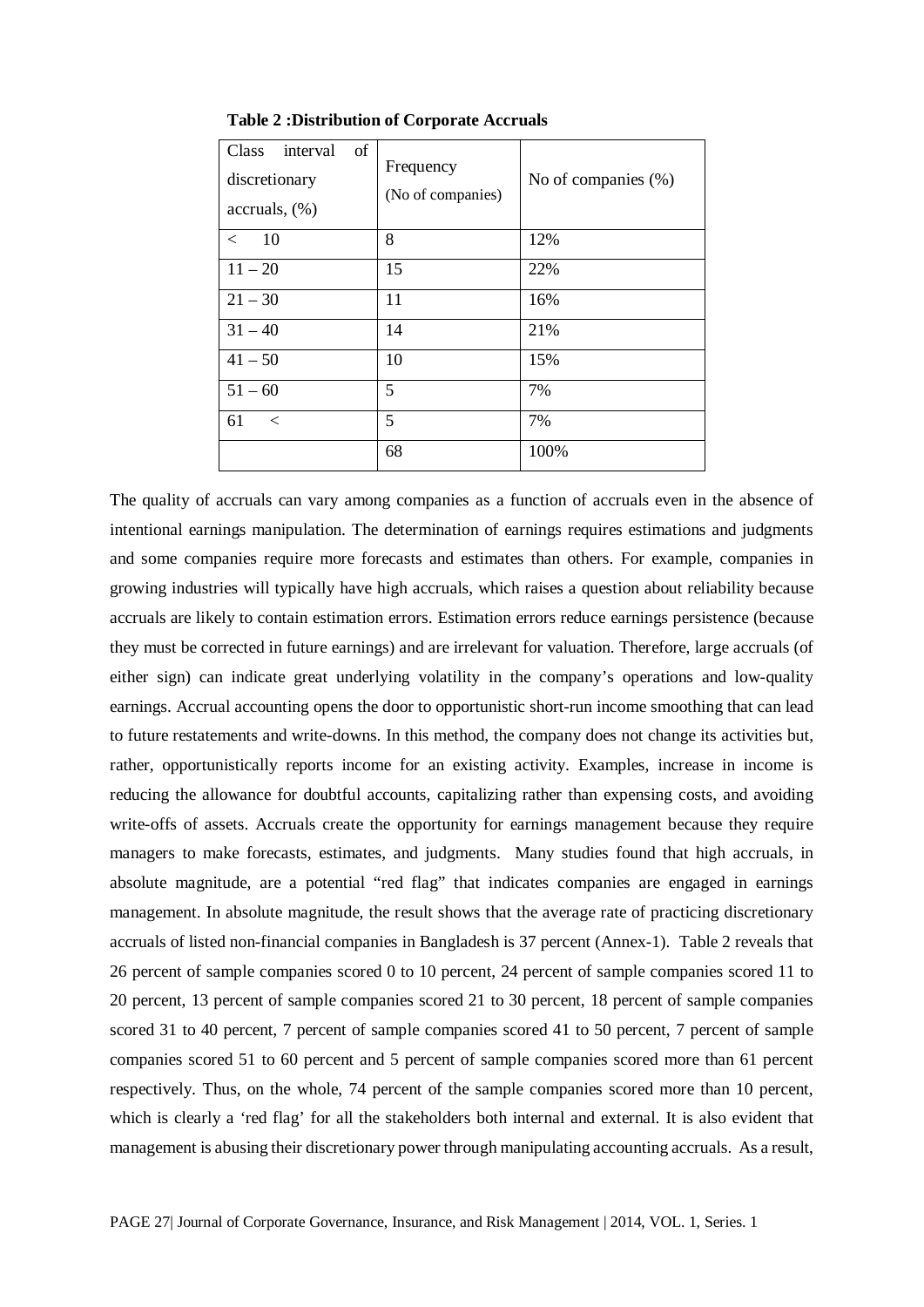the level of confidence of the external stakeholders on corporate financial reporting is still too low like earlier studies.

Karim (1998) found that financial reporting in developing countries is generally characterized by lack of transparency, adequacy, reliability and timeliness. Ahmed (1982) found that the image and reliability of financial statements prepared by Bangladeshi companies are not up to international standard and in most cases those are dressed up and cosmetics. What they reveal is interesting but what they conceal is vital. That's why nobody has confidence on those financial statements and hardly anybody uses them for making economic decisions. Rahman (1982) also found that there is no truth in accounting. Accounting is what one wants it to be. Rahman (1982) found that multinational enterprises understate profits through the manipulations of accounting policies. Razzaque (2004) and Hasan (2013) found the same poor level of confidence of the stakeholders on corporate financial reporting in Bangladesh.

| Class interval of<br>discretionary<br>$accrules, (\%)$ | Frequency<br>(No of companies) | No of companies (%) |
|--------------------------------------------------------|--------------------------------|---------------------|
| < 10                                                   | 18                             | 26%                 |
| $11 - 20$                                              | 16                             | 24%                 |
| $21 - 30$                                              | 9                              | 13%                 |
| $31 - 40$                                              | 12                             | 18%                 |
| $41 - 50$                                              | 5                              | 7%                  |
| $51 - 60$                                              | 5                              | 7%                  |
| 61<br>$\,<$                                            | 3                              | 5%                  |
|                                                        | 68                             | 100%                |

**Table 3: Distribution of Corporate Accruals**\*

\*Absolute Value

In many cases, it is observed that cash flow from operation exceeds net income (Annex -2) like Enron's case, the growth rate of accounts receivable is faster than sales growth (Annex-3), the growth of inventory is not consistent with sales growth (Annex-4) and it could lead accounting irregularities. Therefore, it can be said that the external users including analysts of accounting information in Bangladesh are not aware about the risk factors of three conditions of fraud triangle and common accounting warning signs.

Statement of Auditing Standard (SAS) No.99 warns practitioners to be alert for the 'fraud triangle' or three conditions that are generally present when fraud occurs:

- Incentives or pressures exist that can lead to fraudulent financial reporting, such as pressure to meet debt covenants or analysts' earnings expectations.
- Opportunities to commit fraud exist, such as poor internal control.

PAGE 28| Journal of Corporate Governance, Insurance, and Risk Management | 2014, VOL. 1, Series. 1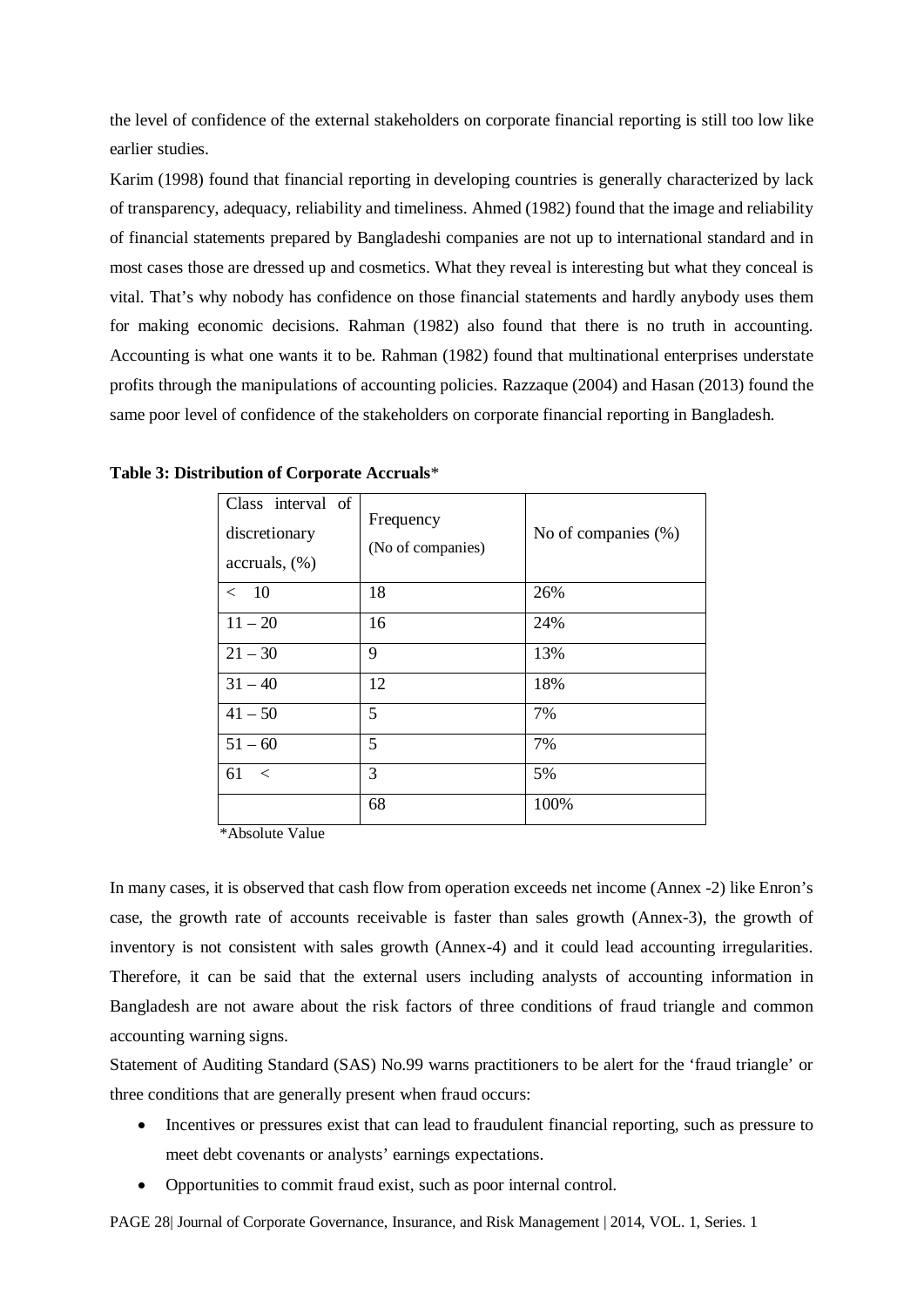• The individuals themselves are able to rationalize their behavior, such as a desire to get the company through a difficult time, after which they plan to undo their accounting games.

SAS-99 provides examples of fraud risk factors for each of the conditions of the fraud triangle (Annexure-5). Based on the SEC, USA studies (2002) and a review of accounting scandals, several common accounting warning signs are apparent (Annex–6).

### **6. CONCLUSION**

The study focuses on the existence of discretionary accruals in the corporate financial statements published in the annual report of non-financial companies listed in Dhaka Stock Exchange of Bangladesh. There are two different approaches to measure total accruals e.g., The Balance Sheet Approach and Statement of Cash Flow Approach. In this study, due to non-articulation issues, Statement of Cash Flow Approach is used to find out the total accruals for each of the sample companies. Total accruals are scaled by lagged total assets in order to reduce heteroscedasticity.

The division of total accruals into non-discretionary and discretionary accruals (accruals by management choice) is an important area in accounting research. A wide variety of models have been employed by researchers such as The Jones Model, The Modified Jones Model, The Extended Jones Cash Flow Model, The Performance Matching Model (The Kothari-Jones Model and The Modified Kothari-Jones Model), and The Performance Matched Free Cash Flow Model. The detailed discussions of these models have been presented earlier in the later part of literature review section of this study. The performance matched regression model is used for measuring the degree of influence of four independent variables (co-efficient estimates i.e., ß value) over total accruals (dependent variable). Nondiscretionary accruals are predicted by using a linear regression equation. The discretionary accrual is the difference between total accruals and non-discretionary accruals. The study found discretionary accruals (accruals by management choice) is practiced by all the sample companies. The average practicing rate of discretionary accruals is 35 percent. The external users of accounting information of public limited companies are not aware of the risk factors of three conditions of fraud triangle and common accounting warning signs as in some cases it is observed that cash flow from operation exceeded the net income like Enron's case, the growth rate of accounts receivable is faster than sales growth, and the growth of inventory is not consistent with sales growth.

The existence of these red flags (the risk factors) and accounting warning signs does not mean that the company is engaged in accounting fraud. The analysts should take care while performing the evaluation of corporate financial statements with multiple red flags. If too many red flags exist, it is undoubtedly right to tread with caution and it may be best to walk away. It is high time for all the stakeholders to be aware of the possible risk factors associated with each condition of fraud triangle and common accounting warning signs otherwise management may have the opportunity to exercise their discretionary power to achieve their desired goals.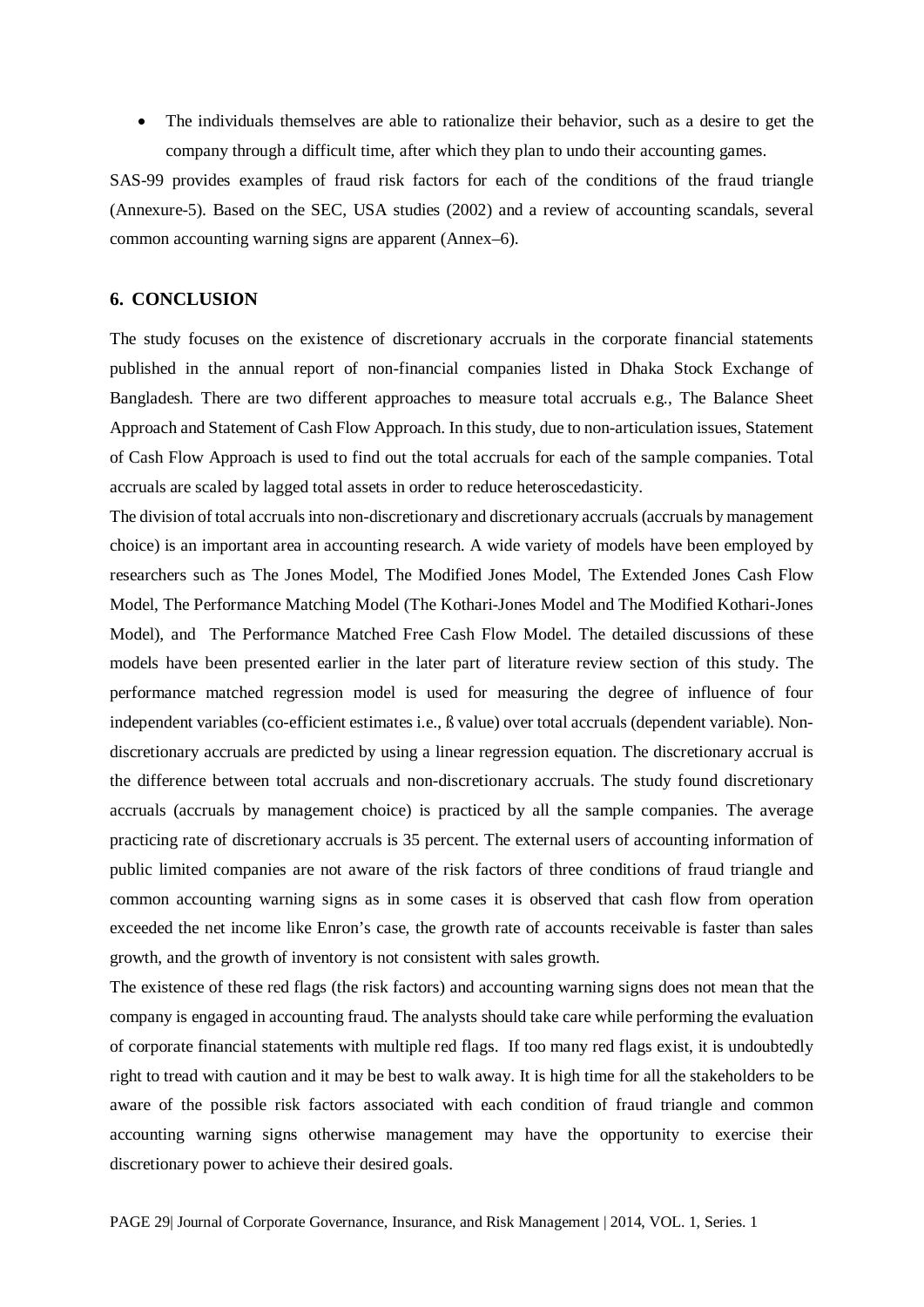Findings of this study warrant further investigation on decomposition of discretionary components of accruals for each of the listed companies in DSE.

### **ACKNOWLEDGEMENT**

The authors acknowledge the involvements and comments of the following well-known researchers: Ahsan Habib, Auckland University of Technology, New Zealand; Asheq Rahman, Massey University, New Zealand; Zahirul Hoque and Jahangir Alam, La Trobe University, Australia; Jim Rooney, University of Sydney, Australia; Mohammed Omran, University of Queensland, Australia; Helen Samujh, University of Waikato, New Zealand

### **BIBLIOGRAPHY**

- Ahmed, M. (1982), Evaluation of financial statement as a communication device in Bangladesh, Institute of Chartered Accountants of Bangladesh, Dhaka.
- Ashbagh, H., Lafond, R. and Mayhew, B. W. (2003), "Do non-audit services comprise auditor independence? Further evidence", The *Accounting Review,* Vol. 78, pp. 611- 639.
- Ball, R. and Shivkumar, L. (2008), "Earnings quality at initial public offerings", *Journal of Accounting and Economics,* Vol. 45, No.2-3, pp. 324-349.
- Balsam, S. (1998) "Discretionary accounting choices and CEO compensation", *Contemporary Accounting Research,* Vol. 15, No. 3, pp. 229-252.
- Barber, W. R. and Fairfield, P.M. (1991), "The effect of concern about reported income on discretionary spending decisions: The case of research and development", *The Accounting Review,* Vol. 66, No.4, pp. 818-829.
- Barton, J. and Simko, P. J. (2002), "The balance sheet as an earnings management constraint" *The Accounting Review* , Vol. 77, pp. 1-27.
- Beneish, M. D. (1997), "Detecting GAAP violation: Implications for assessing earnings management among firms with extreme financial performance", *Journal of Accounting and Public Policy*, Vol. 16, No.3, pp. 271-309.
- Beneish, M.D. (2001), "Earnings management: A perspective" *Managerial Finance*, Vol. 27, No. 12, p. 3.
- Bernard, V. L. and Skinner, D. J. (1996), "What motivates manager' choice of discretionary accruals?", *Journal of Accounting and Economics,* Vol*.* 22 (August- December), pp. 313-325.
- Bhuiyan, U. B. M., Jamal, R. and Clark, M. (2013), "Corporate governance compliance and discretionary accruals: New Zealand evidence", *Australasian Accounting Business and Finance Journal,* Vol. 7, No. 2, pp. 87-109.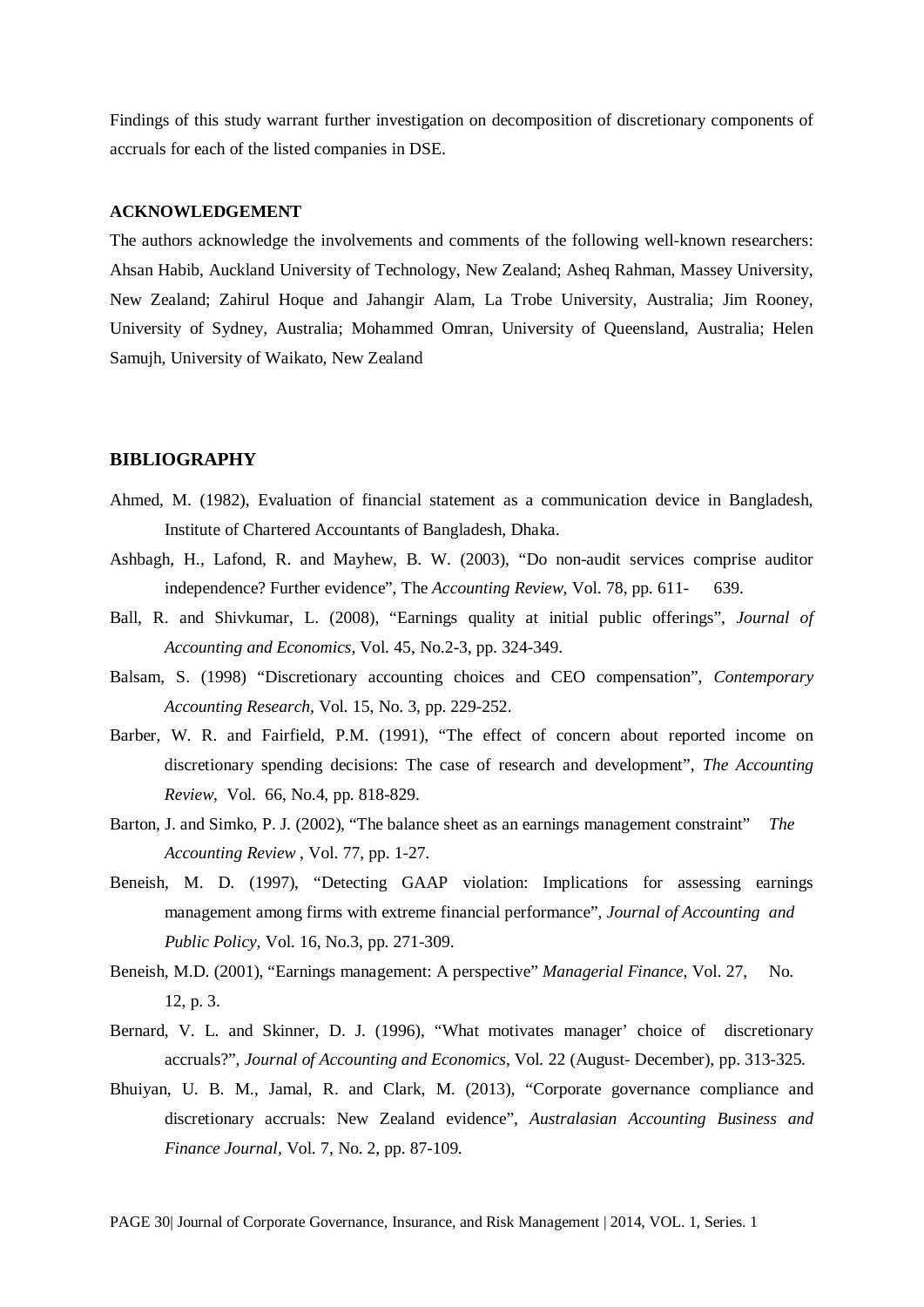- Bukit, B.R. and Iskandar, M.T. (2009), "Surplus free cash flow, earnings management and audit committee", *International Journal of Economics and Management,* Vol. 3, No. 1, pp.204-223.
- Burgstahler, D. and Dichev, I. (1997," Earning management to avoid earnings decreases and losses", *Journal of Accounting and Economics,* Vol. 24, No.1, pp. 99-126.
- Bushee, B. J. (1998), "The influence of institutional investors in myopic R & D investment behavior", *The Accounting Review* , Vol. 73, No. 3, p. 305.
- Cheng, Q. and Warfield, T. D. (2005), " Equity incentives and earnings management", *TheAccounting Review,* Vol. 80, No. 2, pp. 441-476.
- CFA Program Curriculum (2012), Financial reporting and analysis, financial reporting quality: Red flags and accounting warning signs, *Reading* 33, pp. 587-608.
- DeAnglo, L. (1986), "Accounting numbers as market valuation substitutes: A study of
- management buyouts of public shareholders", *The Accounting Review,* Vol. 61, No. 3, pp. 400-420.
- Dechow, P. M., Solan, R. G., and Sweeney, A. P. (1995), "Detecting earnings management',
- *The Accounting Review,* Vol. 70, pp. 193-225.
- Dechow, M. P. and Schrand, M.C. (2004), Earnings quality, *Monograph*, Research
- Foundation of CFA Institute.
- Dechow, P. M. (1994), "Accounting earnings and cash flows as measures of firm performance: The role of accounting accruals", *Journal of Accounting and Economics,* Vol. 18, pp. 3-42.
- Dechow, P. M., and Skinner, D. J. (2000), "Earnings management: Reconciling the views
- of accounting academics, practitioners, and regulators', *Accounting Horizons* 14 (2), 235-250.
- Dechow, P.M., and Ge, W. 2006. The persistence of earnings and cash flows and the role of special items: Implications for the accrual anomaly. *Review of Accounting Studies* 11, 253- 296.
- Dechow, P., Ge, W. and Schrand, C. (2010), "Understanding earnings quality: A review of the proxies, their determinants and their consequences", *Journal of Accounting and Economics,*  Vol. 50, No. 2, pp. 344 – 401.
- Ecker, F., Francis, J., Olsson, P. and Schipper, K. (2012), Estimation sample selection for discretionary accruals models, Fuqua School of Business, *Duke University*, Durham.
- Hasan, M.S. (2013), Corporate financial reporting in developing countries: Evidence
- from Bangladesh, *Scholars' Press*, Germany
- Healy, P.M. (1985), "The effect of bonus schemes on accounting decisions", *Journal of Accounting & Economics",* Vol. 7, No. 1-3, pp. 85-107.
- Healy, P.M. and Wahlen, J.M. (1999), "A review of the earnings management literature and its implications for standard setting", *Accounting Horizons,* Vol. 13, No. 4, pp. 365-383.
- Ingram, R.W. and Lee, T. A. (2007), "Information provided by accrual and cash flow measures of operating activities" *ABACUS*, Vol. 33, No. 2, pp. 168-185.

PAGE 31| Journal of Corporate Governance, Insurance, and Risk Management | 2014, VOL. 1, Series. 1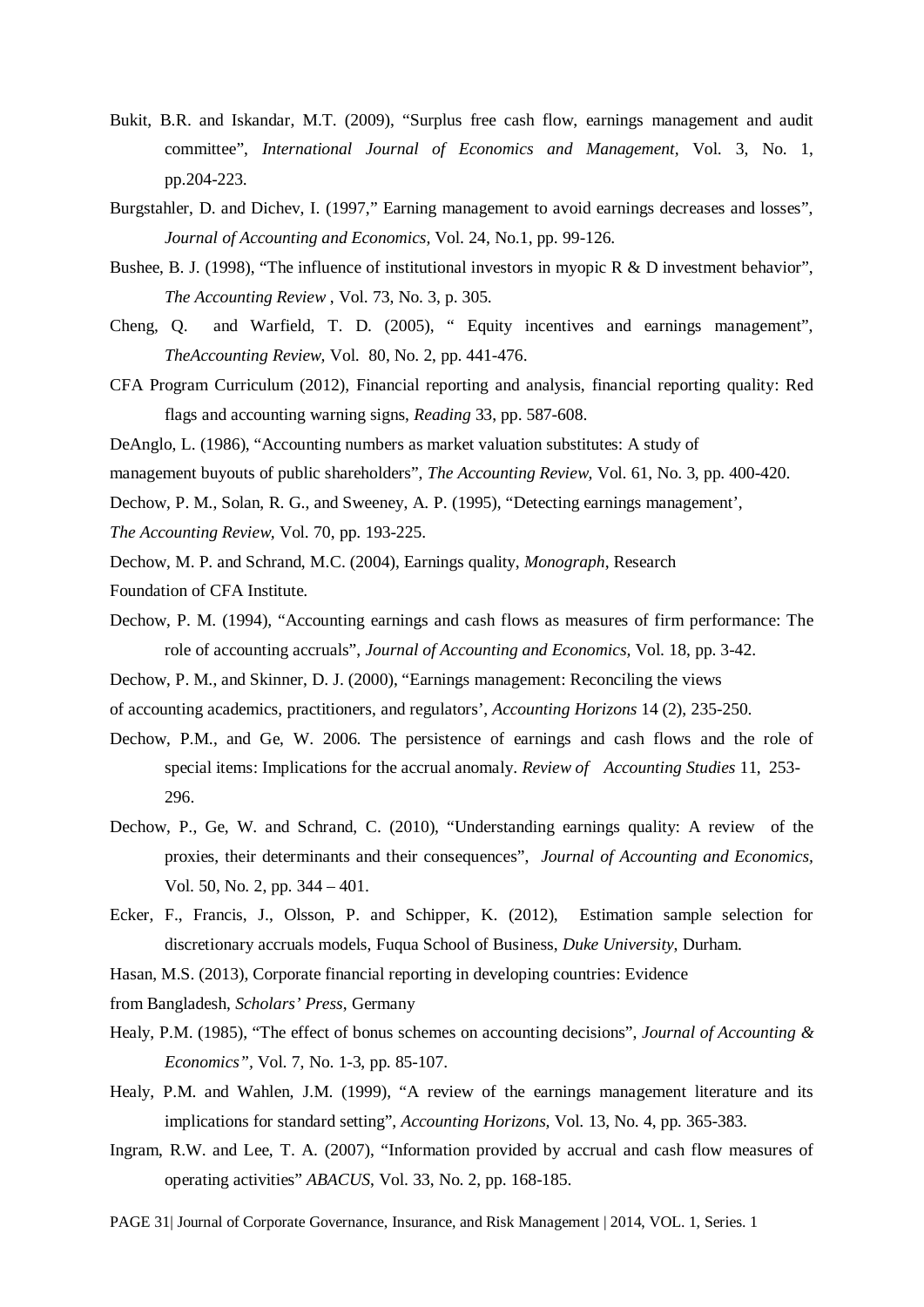- Islam, A.M., Ruhani, A. and Zamri, A.(2011), " Is modified Jones model effective in detecting earnings management? Evidence from a developing economy", *International Journal of Economics and Finance,* Vol. 3, No. 2, pp. 116-125.
- Jain, P.K., Kim, J. and Rezaee, Z. (2003),"Have the Sarbanes-Oxley Act of 2002 and the CEO certifications made the market participants more informed? ", *Working Paper*, University of Memphis.
- \_\_\_\_\_ (2006), "The Sarbanes-Oxley Act of 2002 and capital market behavior: Early evidence", *Contemporary Accounting Research,* Vol. 23, No. 3, pp. 629-654.
- Jeter, C. D. and Shivakumar, L. (1999), "Cross-sectional estimation of abnormal accruals using quarterly and annual data: Effectiveness in detecting event-specific earnings management", *Accounting and Business Research,* Vol. 29, No. 4.
- Jones, J. J. (1991), Earnings management during import relief investigations. *Journal of Accounting Research,* Vol. 29, No. 2, pp. 193-228.
- Joseph, H. and Norman, W. (2004), "What can the history of state-run enterprises teach us in the post-Enron era?", *Journal of Business Ethics,* Vol. 53, pp. 247-265.
- Karim, A.K.M. Waresul, M. A. Islam and Chowdhury, A. (1998), "Financial reporting in Bangladesh:
- The regulatory framework", *Journal of Business Administration,* Vol. 24, No. 1 & 2, p. 58.
- Kasznik, R. (1999), "On the association between voluntary disclosure and earnings Management", *Journal of Accounting Research,* Vol. 37, No.1, pp. 57-81.
- Keefe, T. (2013), "Earnings quality" *Investopedia*, available at

<http://www.investopedia.com/university/accounting-earnings-quality/>

- Kothari, S., Leone, A. and Wasley, C. (2005), "Performance matched discretionary accrual
- Measures", *Journal of Accounting and Economics,* Vol. 39, pp. 163–197.
- Lara, M. J., Beatriz, G. O. and Neophytou, E., (2009), "Earnings quality in ex-post failed
- firms. *Accounting and Business Research",* Vol. 39, pp.119-138.
- Larcker, D. and Richardson, S. (2004), "Fees paid to audit firms, accrual choices, and
- corporate governance", *Journal of Accounting Literature,* Vol. 42, p. 3, pp. 625-658.

Leuz, C., Nanda, D. and Wysocki, P. D. (2003), "Earnings management and investor

protection: An international comparison", *Journal of Financial Economics,* Vol. 69, No. 3, pp. 505-527.

- McNichols, M. and Wilson, G.P. (1988), "Evidence of earnings management from the
- provision for bad debts", *Journal of Accounting Research,* Vol. 26, No. 3, pp. 1-31.
- Pae, J. (2011), "A synthesis of accrual quality and abnormal accrual models: An empirical implementation", *Asia-Pacific Journal of Accounting & Economics,* Vol.18, pp. 27-44.
- Peasnell, K. V. Pope, P. F. and Young, S. (2000), "Detecting earnings management using crosssectional abnormal accruals models", *Accounting & Business Research*, Vol. 30, No.4, pp. 313-326.
- Rahman, M. A. (1978), "A note on controls and accounting in nationalized corporations in

PAGE 32| Journal of Corporate Governance, Insurance, and Risk Management | 2014, VOL. 1, Series. 1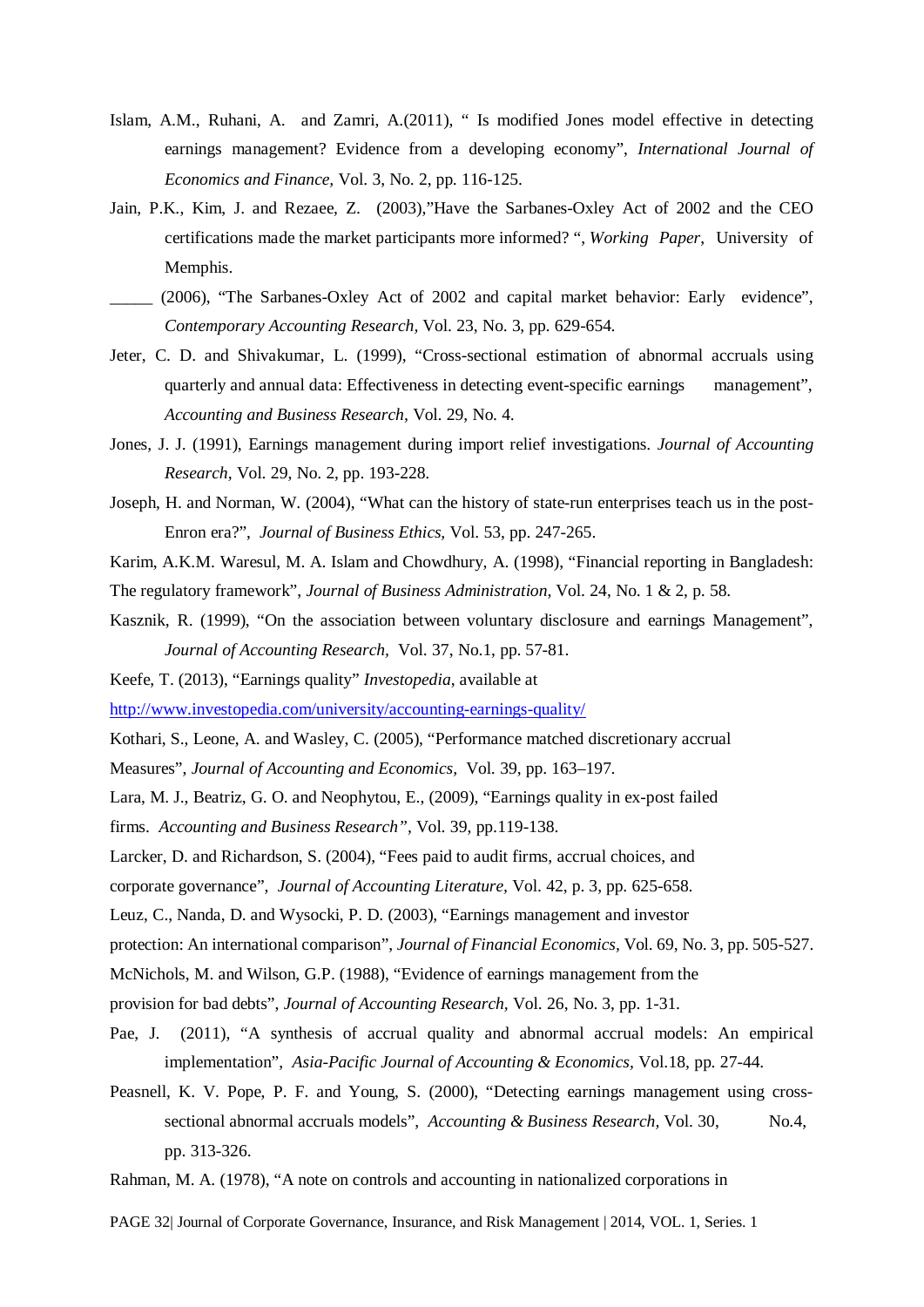Bangladesh", *The Journal of Management, Business and Economics,* Vol. 4, No. 1, p. 77.

- Rahman, M. Z. (1982), "The paradox of low profitability of multinationals in less
	- developed countries: A case study of Bangladesh" *Working Paper*, Series No. 8211, University of Manchester, UK, p. 34.
	- Razzaque, S.I.M.A. (2004), Financial reporting and corporate governance in Bangladesh: A
- study on some manufacturing companies listed In The Dhaka Stock Exchange Ltd., *Unpublished*
- *PhD Thesis*. University of Rajshahi, Bangladesh.
- Rezaee, Z. (2004), Corporate governance role in financial reporting. *Research in*
- *Accounting Regulation,* Vol. 17, pp. 107-149.
- Roodposhti, F. R., Rezaei, B. B. S, and Salehi, A. (2012), Analysis of power and specification of accruals-based models to detect earnings management. *Journal of Basic and Applied Scientific Research,* Vol. 2, No.10, pp. 9961-69.

Thomas, J. and Zhang, X. (1999), "Identifying unexpected accruals: A comparison of

- current approaches", *Journal of Accounting and Public Policy,* Vol. 19 (Winter), p.347.
- Xie, H. (2001), "The mispricing of abnormal accruals", The *Accounting Review,* Vol. 76, No.3, p. 357.
- Xie, B., Davidson, W. N. and DaDalt, P. J. (2003), "Earnings management and corporate governance: The role of the board and the audit committee", *Journal of Corporate Finance,* Vol. 9, No. 3, pp. 295-316.
- Wilson, P. (1996), "Discussion: Write-offs: Manipulation of impairment? *Journal of Accounting Research,* Vol. 34(June), pp.171-177.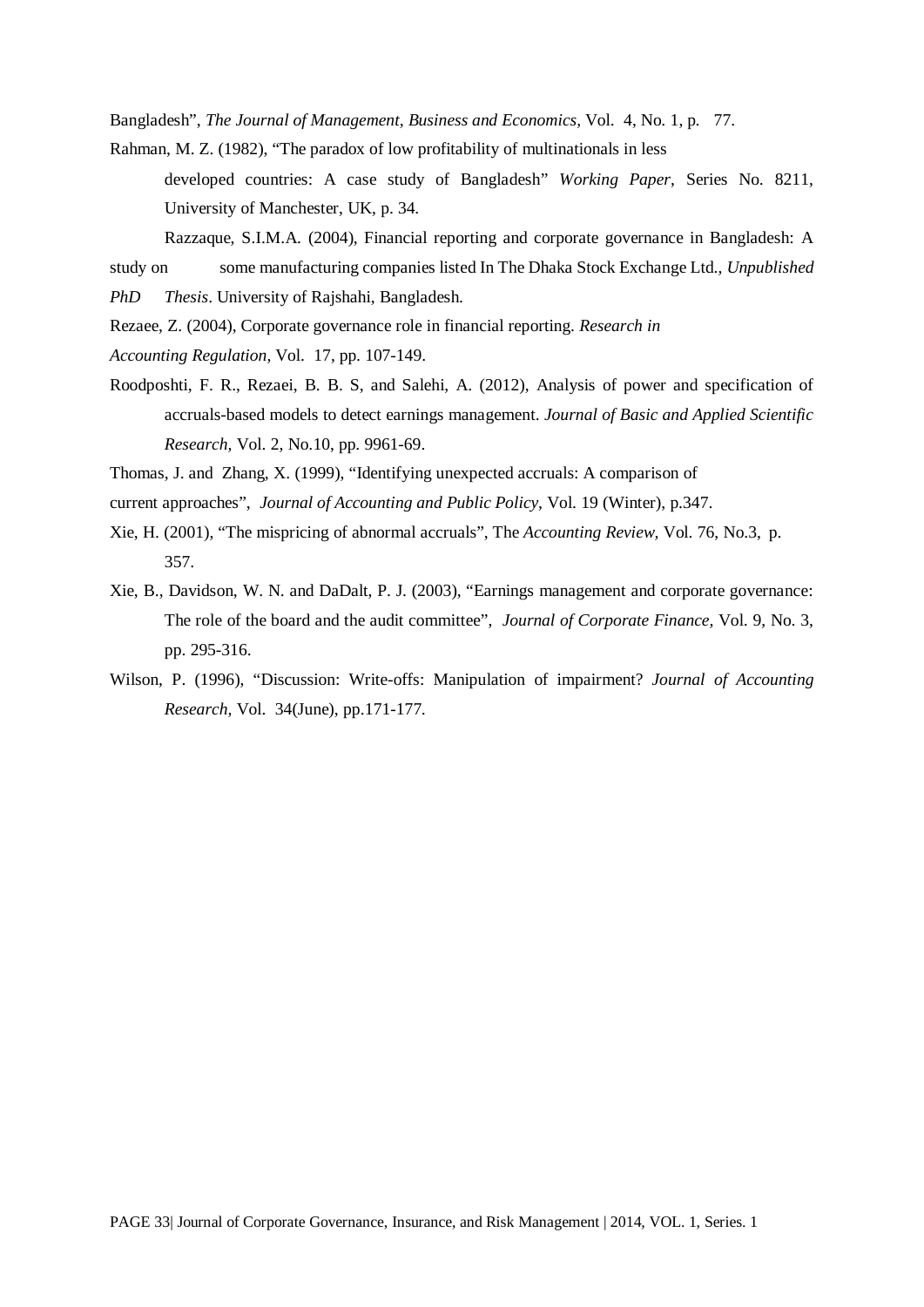# **Accruals Data**

| e <b>ruals Data</b> |            |            |            | <b>Annex-1</b>   |
|---------------------|------------|------------|------------|------------------|
| SN                  | TA         | AA/NDA     | CA/DA      | <b>AVDA/AVCA</b> |
| 1                   | $-0.08064$ | $-0.43823$ | 0.35759    | 0.35759          |
| 2                   | $-0.06167$ | $-0.63757$ | 0.5759     | 0.5759           |
| 3                   | $-0.08714$ | $-0.54974$ | 0.46261    | 0.46261          |
| 4                   | 0.12136    | -0.44044   | 0.5618     | 0.5618           |
| 5                   | $-0.02729$ | $-0.29067$ | 0.26338    | 0.26338          |
| 6                   | $-0.07211$ | $-0.62908$ | 0.55697    | 0.55697          |
| 7                   | $-0.03805$ | $-0.54223$ | 0.50417    | 0.50417          |
| 8                   | $-0.06092$ | $-0.45033$ | 0.38941    | 0.38941          |
| 9                   | $-0.00518$ | $-0.22245$ | 0.21727    | 0.21727          |
| 10                  | 0.05904    | $-0.09688$ | 0.15592    | 0.15592          |
| 11                  | 0.16143    | 0.11607    | 0.04537    | 0.04537          |
| 12                  | $-0.17659$ | 0.00203    | $-0.17862$ | 0.17862          |
| 13                  | 0.18291    | $-0.18828$ | 0.37119    | 0.37119          |
| 14                  | $-0.07475$ | $-0.21653$ | 0.14179    | 0.14179          |
| 15                  | 0.0049     | $-0.2444$  | 0.2493     | 0.2493           |
| 16                  | $-0.16673$ | $-0.30526$ | 0.13853    | 0.13853          |
| 17                  | $-0.00043$ | $-0.37041$ | 0.36998    | 0.36998          |
| 18                  | 0.00496    | $-0.41305$ | 0.41801    | 0.41801          |
| 19                  | 0.0071     | $-0.57176$ | 0.57887    | 0.57887          |
| 20                  | 0.29875    | $-0.42375$ | 0.7225     | 0.7225           |
| 21                  | 0.45121    | $-0.01746$ | 0.46866    | 0.46866          |
| 22                  | 0.07178    | $-0.0875$  | 0.15928    | 0.15928          |
| 23                  | 0.07282    | $-0.22029$ | 0.29311    | 0.29311          |
| 24                  | 0.22967    | $-0.1882$  | 0.41788    | 0.41788          |
| 25                  | 0.12005    | $-0.30653$ | 0.42658    | 0.42658          |
| 26                  | 0.10662    | $-0.3451$  | 0.45172    | 0.45172          |
| 27                  | 0.02157    | $-0.16724$ | 0.18881    | 0.18881          |
| 28                  | $-0.00651$ | $-0.17183$ | 0.16532    | 0.16532          |
| 29                  | 0.04671    | $-0.34473$ | 0.39144    | 0.39144          |
| 30                  | $-0.04777$ | $-0.13801$ | 0.09024    | 0.09024          |
| 31                  | $-0.19318$ | $-0.37667$ | 0.18349    | 0.18349          |
| 32                  | $-0.07499$ | $-0.17008$ | 0.09509    | 0.09509          |
| 33                  | 0.18148    | $-0.0916$  | 0.27309    | 0.27309          |
| 34                  | $-0.01703$ | $-0.24259$ | 0.22556    | 0.22556          |
| 35                  | $-0.06439$ | $-0.17536$ | 0.11097    | 0.11097          |
| 36                  | $-0.25379$ | $-0.00165$ | $-0.25214$ | 0.25214          |
| 37                  | $-0.12077$ | $-0.50041$ | 0.37964    | 0.37964          |
| 38                  | $-0.18739$ | $-0.18977$ | 0.00238    | 0.00238          |
| 39                  | $-0.00256$ | 0.00186    | $-0.00442$ | 0.00442          |
| 40                  | $-0.02766$ | $-0.10096$ | 0.0733     | 0.0733           |
| 41                  | 0.0345     | $-0.42143$ | 0.45593    | 0.45593          |
|                     |            |            |            |                  |

PAGE 34| Journal of Corporate Governance, Insurance, and Risk Management | 2014, VOL. 1, Series. 1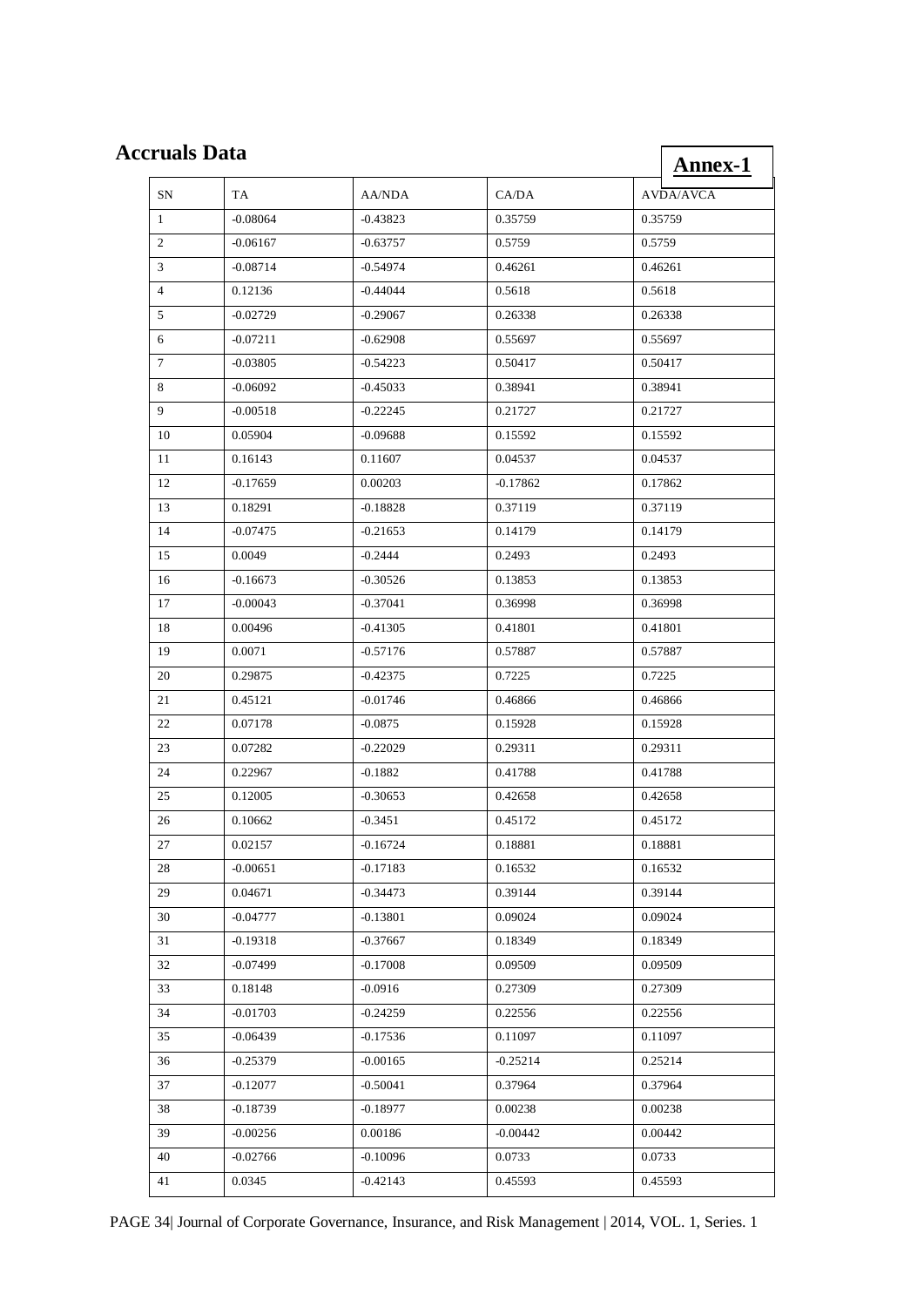|          |            | $-0.30466$ | 0.2632     | 0.2632  |
|----------|------------|------------|------------|---------|
| 43       | $-0.0383$  | 0.01452    | $-0.05282$ | 0.05282 |
| 44       | $-0.07612$ | $-0.26903$ | 0.19291    | 0.19291 |
| 45       | $-0.01012$ | $-0.73848$ | 0.72836    | 0.72836 |
| 46       | 0.00841    | $-0.53088$ | 0.53929    | 0.53929 |
| 47       | 0.06156    | $-0.13116$ | 0.19272    | 0.19272 |
| 48       | 0.15144    | $-0.22206$ | 0.3735     | 0.3735  |
| 49       | 0.12052    | $-0.13384$ | 0.25437    | 0.25437 |
| 50       | 0.18174    | 0.04463    | 0.13711    | 0.13711 |
| 51       | $-0.12495$ | $-0.16388$ | 0.03894    | 0.03894 |
| 52       | 0.08328    | $-0.06109$ | 0.14437    | 0.14437 |
| 53       | 0.01563    | $-0.15454$ | 0.17017    | 0.17017 |
| 54       | $-0.00949$ | $-1.03011$ | 1.02062    | 1.02062 |
| 55       | 0.04107    | $-0.40622$ | 0.44729    | 0.44729 |
| 56       | $-0.07635$ | $-0.30497$ | 0.22862    | 0.22862 |
| 57       | $-0.1331$  | $-4.2679$  | 4.13481    | 4.13481 |
| 58       | $-0.30365$ | $-0.45877$ | 0.15512    | 0.15512 |
| 59       | 0.15061    | $-0.20053$ | 0.35114    | 0.35114 |
| 60       | 0.01731    | $-0.43674$ | 0.45405    | 0.45405 |
| 61       | 0.05287    | 0.4179     | $-0.36503$ | 0.36503 |
| 62       | 0.14023    | $-0.68649$ | 0.82672    | 0.82672 |
| 63       | 0.04621    | $-0.19307$ | 0.23928    | 0.23928 |
| 64       | $-0.01182$ | $-0.3927$  | 0.38088    | 0.38088 |
| 65       | $-0.08275$ | $-0.48604$ | 0.40329    | 0.40329 |
| 66       | $-0.00017$ | $-0.31841$ | 0.31823    | 0.31823 |
| 67       | 0.02171    | $-0.32888$ | 0.35059    | 0.35059 |
| 68       | 0.08459    | $-0.23341$ | 0.318      | 0.318   |
| Avaerage |            |            | 35%        | 37%     |

 *\*TA = Total Accruals, NDA= Non-Discretionary Accruals, DA= Discretionary Accruals, ABDA= Absolute Value of Discretionary Accruals*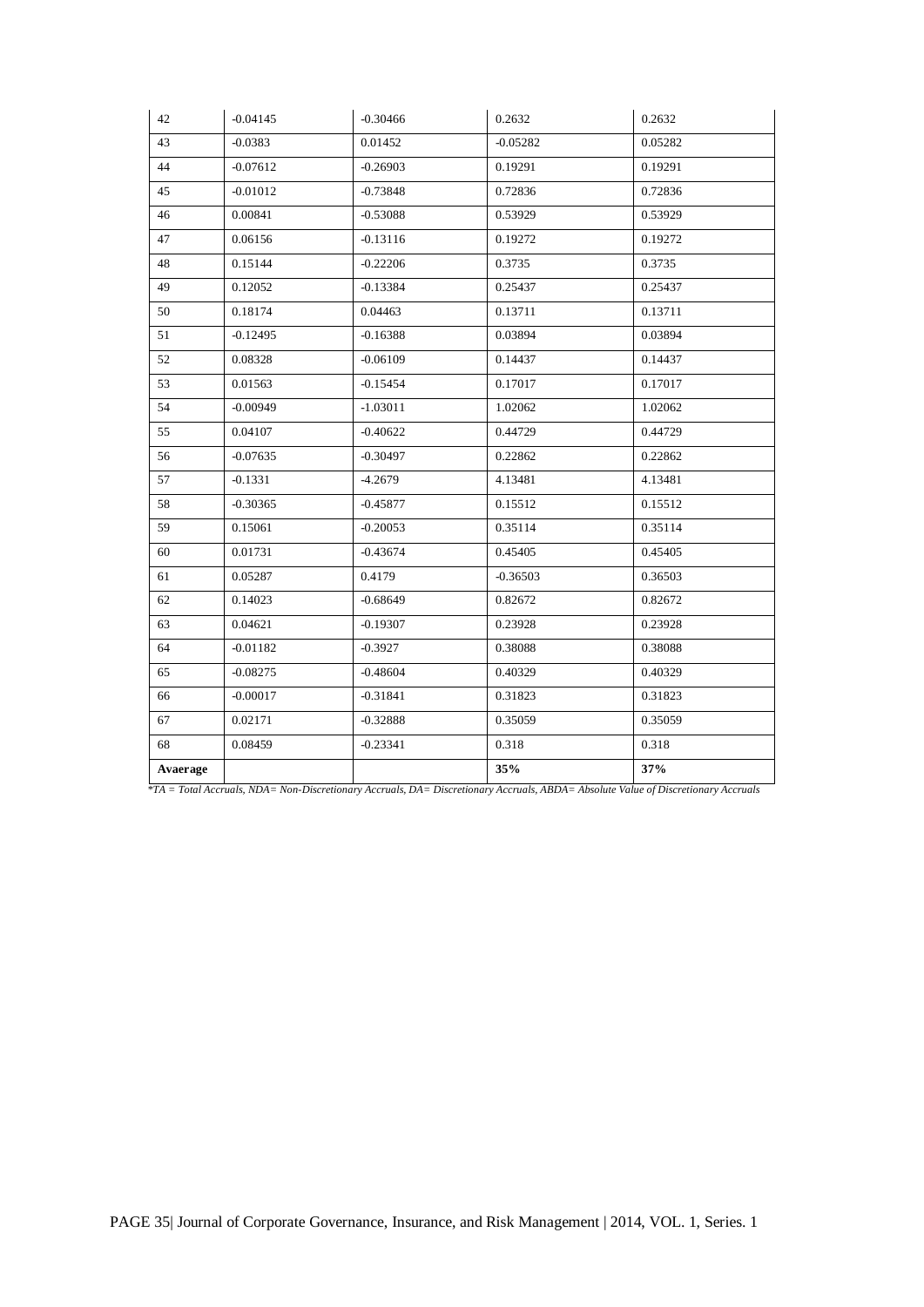# **Annex-2**

# **Negative Accruals Data**

| SN             | Negative Total Accruals | SN             | Positive Total Accruals |
|----------------|-------------------------|----------------|-------------------------|
| $\mathbf{1}$   | $-0.08064$              | $\mathbf{1}$   | 0.121359                |
| $\overline{c}$ | $-0.06167$              | $\sqrt{2}$     | 0.059037                |
| $\overline{3}$ | $-0.08714$              | 3              | 0.161435                |
| $\overline{4}$ | $-0.02729$              | $\overline{4}$ | 0.18291                 |
| 5              | $-0.07211$              | 5              | 0.004904                |
| 6              | $-0.03805$              | 6              | 0.004963                |
| $\tau$         | $-0.06092$              | $\overline{7}$ | 0.007101                |
| 8              | $-0.00518$              | $\,8\,$        | 0.298749                |
| 9              | $-0.17659$              | 9              | 0.451208                |
| 10             | $-0.07475$              | 10             | 0.071779                |
| 11             | $-0.16673$              | 11             | 0.072824                |
| 12             | $-0.00043$              | 12             | 0.229672                |
| 13             | $-0.00651$              | 13             | 0.120054                |
| 14             | $-0.04777$              | 14             | 0.106615                |
| 15             | $-0.19318$              | 15             | 0.021572                |
| 16             | $-0.07499$              | 16             | 0.046713                |
| 17             | $-0.01703$              | 17             | 0.181483                |
| 18             | $-0.06439$              | 18             | 0.034497                |
| 19             | $-0.25379$              | 19             | 0.008413                |
| 20             | $-0.12077$              | 20             | 0.061562                |
| 21             | $-0.18739$              | 21             | 0.151444                |
| 22             | $-0.00256$              | 22             | 0.120523                |
| 23             | $-0.02766$              | 23             | 0.181742                |
| 24             | $-0.04145$              | 24             | 0.083278                |
| 25             | $-0.0383$               | 25             | 0.015629                |
| 26             | $-0.07612$              | 26             | 0.041067                |
| 27             | $-0.01012$              | 27             | 0.150608                |
| 28             | $-0.12495$              | $28\,$         | 0.017309                |
| 29             | $-0.00949$              | 29             | 0.052873                |
| 30             | $-0.07635$              | 30             | 0.140232                |
| 31             | $-0.1331$               | 31             | 0.046212                |
| 32             | $-0.30365$              | 32             | 0.021709                |
| 33             | $-0.01182$              | 33             | 0.084585                |
| 34             | $-0.08275$              |                |                         |
| 35             | $-0.00017$              |                |                         |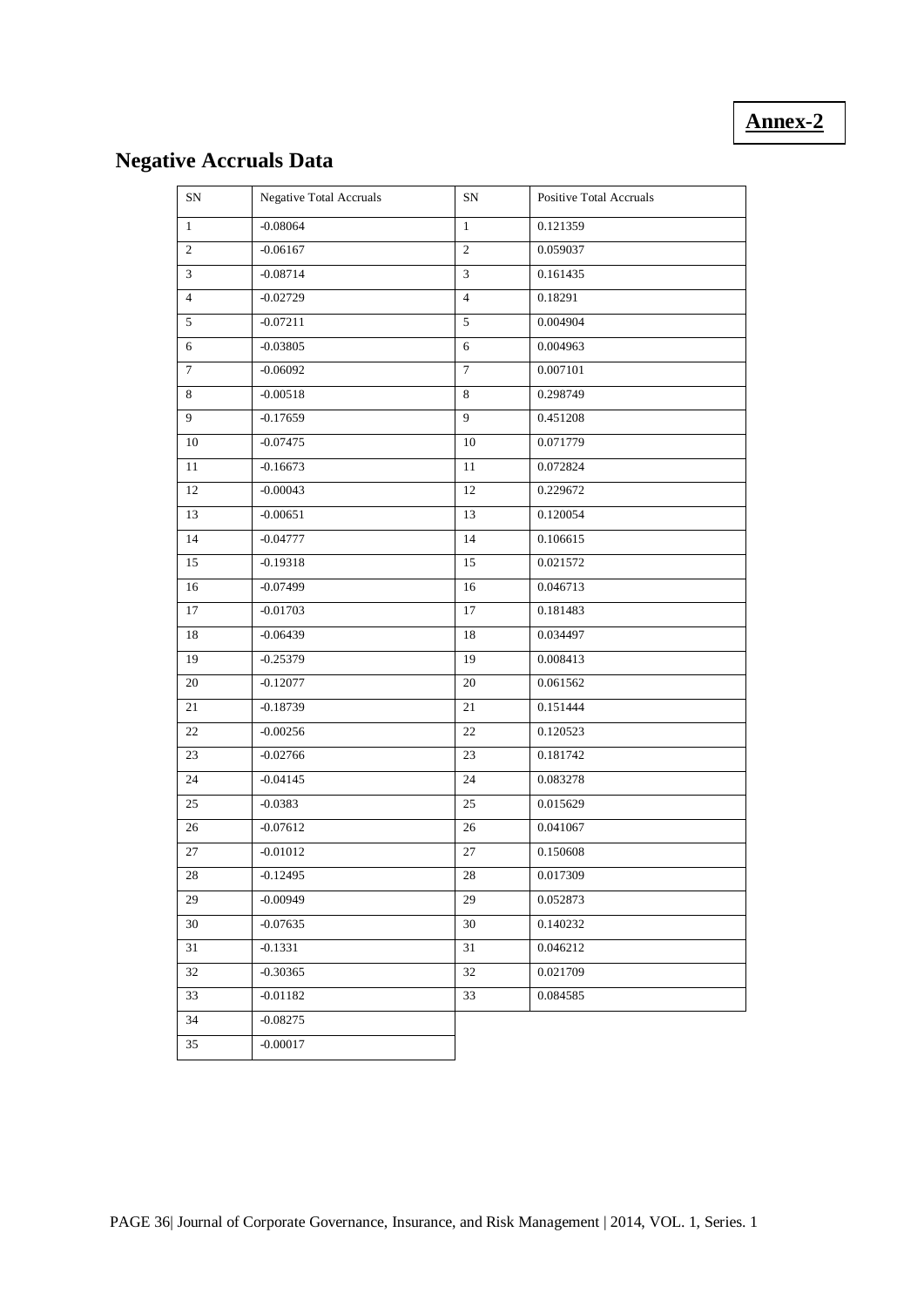# **Annex-3**

# **Faster Growth in Accounts Receivables**

| SL<br>No       | Sales CY    | Sales LY    | $\triangle$ Revenue | Growth | A/R CY         | A/R LY      | $\Delta$ A/R | Growth  |
|----------------|-------------|-------------|---------------------|--------|----------------|-------------|--------------|---------|
| 1              | 409222369   | 378791393   | 30430976            | 8%     | 86154875       | 117310024   | $-31155149$  | $-27%$  |
| 2              | 208899878   | 193256165   | 15643713            | 8%     | 5318815        | 4004301     | 1314514      | 33%     |
| 3              | 59470831    | 30239404    | 29231427            | 97%    | 2624589        | 2952108     | $-327519$    | $-11%$  |
| $\overline{4}$ | 158314383   | 180527578   | -22213195           | $-12%$ | 148501911      | 81573209    | 66928702     | 82%     |
| 5              | 974979892   | 888159807   | 86820085            | 10%    | 302293636      | 332055981   | -29762345    | -9%     |
| 6              | 93104303    | 98711998    | -5607695            | $-6\%$ | 8644720        | 16665270    | -8020550     | $-48%$  |
| 7              | 346865382   | 192845764   | 154019618           | 80%    | 1317531        | 5147410     | -3829879     | $-74%$  |
| 8              | 238862215   | 221571751   | 17290464            | 8%     | 45190258       | 69521673    | -24331415    | $-35%$  |
| 9              | 64692631    | 66194674    | $-1502043$          | $-2%$  | 3324122        | 3017470     | 306652       | 10%     |
| 10             | 1427769789  | 620956330   | 806813459           | 130%   | 487570913      | 120948692   | 366622221    | 303%    |
| 11             | 5805912325  | 5020795305  | 785117020           | 16%    | 18104898       | 86453752    | -68348854    | $-79%$  |
| 12             | 1014599816  | 773598085   | 241001731           | 31%    | 9221258488     | 9806477599  | -585219111   | -6%     |
| 13             | 9499256667  | 6931516622  | 2567740045          | 37%    | 953496096      | 881553360   | 71942736     | 8%      |
| 14             | 220466600   | 273719984   | -53253384           | $-19%$ | 9549893        | 32492525    | -22942632    | $-71%$  |
| 15             | 59315592    | 63061238    | -3745646            | $-6\%$ | 6272400        | 4962700     | 1309700      | 26%     |
| 16             | 9714017016  | 7945762818  | 1768254198          | 22%    | 893573574      | 1185346485  | -291772911   | $-25%$  |
| 17             | 457763769   | 434418786   | 23344983            | 5%     | 158280622      | 107276877   | 51003745     | 48%     |
| 18             | 351429516   | 379294228   | -27864712           | $-7\%$ | 35968890       | 32540145    | 3428745      | 11%     |
| 19             | 865921216   | 824257200   | 41664016            | 5%     | 382657712      | 312639332   | 70018380     | 22%     |
| 20             | 2880611405  | 2085432500  | 795178905           | 38%    | 857055084      | 470824787   | 386230297    | 82%     |
| 21             | 31234710327 | 22007682247 | 9227028080          | 42%    | 3438356670     | 846869584   | 2591487086   | 306%    |
| 22             | 450135177   | 369254488   | 80880689            | 22%    | 457164376      | 327785317   | 129379059    | 39%     |
| 23             | 2409785749  | 1028992604  | 1380793145          | 134%   | 380378450      | 160094731   | 220283719    | 138%    |
| 24             | 4022271063  | 3127352627  | 894918436           | 29%    | 343047480      | 316068872   | 26978608     | 9%      |
| 25             | 709168568   | 539554916   | 169613652           | 31%    | 100067414      | 59343138    | 40724276     | 69%     |
| 26             | 97588294    | 68738716    | 28849578            | 42%    | 37793156       | 26897045    | 10896111     | 41%     |
| 27             | 1850615137  | 1491770828  | 358844309           | 24%    | 5980378        | 5773092     | 207286       | 4%      |
| 28             | 27065415    | 20467307    | 6598108             | 32%    | 24713114       | 22790996    | 1922118      | 8%      |
| 29             | 792299845   | 706331972   | 85967873            | 12%    | 193153145      | 176829323   | 16323822     | 9%      |
| 30             | 1391712665  | 1368041514  | 23671151            | 2%     | 21635567       | 15283483    | 6352084      | 42%     |
| 31             | 89006700775 | 74724497824 | 14282202951         | 19%    | 5350043235     | 5237659409  | 112383826    | 2%      |
| 32             | 12475609225 | 10989191414 | 1486417811          | 14%    | 2703257156     | 2375140475  | 328116681    | 14%     |
| 33             | 68551233852 | 64557072881 | 3994160971          | 6%     | 15253503781    | 14110569127 | 1142934654   | 8%      |
| 34             | 13471424469 | 11462578410 | 2008846059          | 18%    | 772421345      | 508249174   | 264172171    | 52%     |
| 35             | 271506761   | 268488269   | 3018492             | 1%     | 46380934       | 44592065    | 1788869      | 4%      |
| 36             | 1525430000  | 1347312000  | 178118000           | 13%    | 1560461000     | 979377000   | 581084000    | 59%     |
| 37             | 98002412    | 84587474    | 13414938            | 16%    | 40939924       | 41092839    | $-152915$    | 0%      |
| 38             | 23268861000 | 20946040000 | 2322821000          | 11%    | 926842000      | 488053000   | 438789000    | 90%     |
| 39             | 2234047200  | 1595086400  | 638960800           | 40%    | $\overline{0}$ | 13109600    | -13109600    | $-100%$ |
| 40             | 6647846013  | 5663090394  | 984755619           | 17%    | 190610122      | 132014023   | 58596099     | 44%     |
| 41             | 573719257   | 767892320   | -194173063          | $-25%$ | 19109686       | 27388344    | -8278658     | $-30\%$ |

PAGE 37| Journal of Corporate Governance, Insurance, and Risk Management | 2014, VOL. 1, Series. 1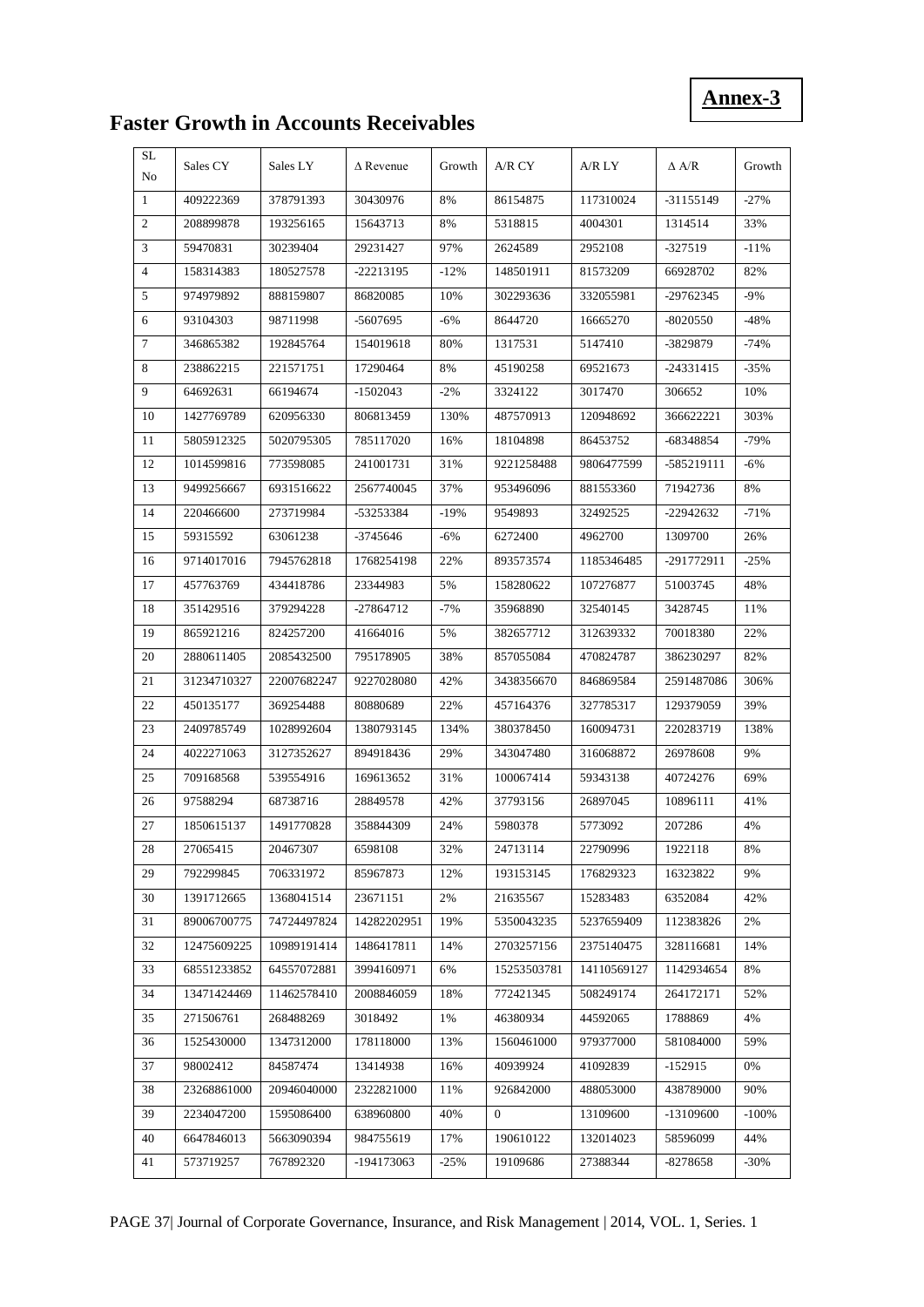| 42 | 402855276  | 419612074  | $-16756798$ | $-4%$ | 104693679    | 119115984      | $-14422305$    | $-12%$ |
|----|------------|------------|-------------|-------|--------------|----------------|----------------|--------|
| 43 | 1139423635 | 720827428  | 418596207   | 58%   | 429163986    | 436201003      | -7037017       | $-2\%$ |
| 44 | 881494445  | 729333960  | 152160485   | 21%   | 118081196    | 62165497       | 55915699       | 90%    |
| 45 | 1152265740 | 935094525  | 217171215   | 23%   | 28334623     | 25135080       | 3199543        | 13%    |
| 46 | 468240190  | 434207010  | 34033180    | 8%    | 7865104      | 26222248       | -18357144      | $-70%$ |
| 47 | 681573793  | 622571342  | 59002451    | 9%    | 290908139    | 236000082      | 54908057       | 23%    |
| 48 | 1088085260 | 633983507  | 454101753   | 72%   | 577029624    | 272546947      | 304482677      | 112%   |
| 49 | 6017281699 | 3898046048 | 2119235651  | 54%   | 442592334    | 177520128      | 265072206      | 149%   |
| 50 | 1768097695 | 1347603761 | 420493934   | 31%   | 1037198898   | 457541474      | 579657424      | 127%   |
| 51 | 5247748947 | 4445402112 | 802346835   | 18%   | 2008696513   | 1666731087     | 341965426      | 21%    |
| 52 | 5461234639 | 4829017641 | 632216998   | 13%   | 740479176    | 542510111      | 197969065      | 36%    |
| 53 | 2443657886 | 1924403783 | 519254103   | 27%   | 546036962    | 577768167      | -31731205      | $-5\%$ |
| 54 | 1947342997 | 1506444690 | 440898307   | 29%   | 138484116    | 415221300      | -276737184     | $-67%$ |
| 55 | 570302654  | 383956707  | 186345947   | 49%   | 62568728     | 90176034       | -27607306      | $-31%$ |
| 56 | 1814459565 | 1241049945 | 573409620   | 46%   | 523184050    | 400180750      | 123003300      | 31%    |
| 57 | 1316345576 | 1205155338 | 111190238   | 9%    | 55696134     | 41282366       | 14413768       | 35%    |
| 58 | 2231013380 | 1586094474 | 644918906   | 41%   | 220273158    | 235362912      | -15089754      | $-6\%$ |
| 59 | 1744462051 | 1522562141 | 221899910   | 15%   | 972482363    | 1027773365     | -55291002      | $-5%$  |
| 60 | 3509105802 | 1978824374 | 1530281428  | 77%   | 777543982    | 629187317      | 148356665      | 24%    |
| 61 | 876725792  | 656836533  | 219889259   | 33%   | 19594956     | 19585582       | 9374           | 0%     |
| 62 | 172717375  | 126138066  | 46579309    | 37%   | 53819343     | 34362074       | 19457269       | 57%    |
| 63 | 275209157  | 229875624  | 45333533    | 20%   | 24448300     | 10144604       | 14303696       | 141%   |
| 64 | 1780954287 | 1114948678 | 666005609   | 60%   | 76224568     | 65045991       | 11178577       | 17%    |
| 65 | 210283278  | 172586011  | 37697267    | 22%   | $\mathbf{0}$ | $\overline{0}$ | $\overline{0}$ | 0%     |
| 66 | 734972610  | 554265199  | 180707411   | 33%   | 110776095    | 68041157       | 42734938       | 63%    |
| 67 | 596355557  | 541672423  | 54683134    | 10%   | 60474635     | 58222456       | 2252179        | 4%     |
| 68 | 442640850  | 166412261  | 276228589   | 166%  | 54446444     | 33097645       | 21348799       | 65%    |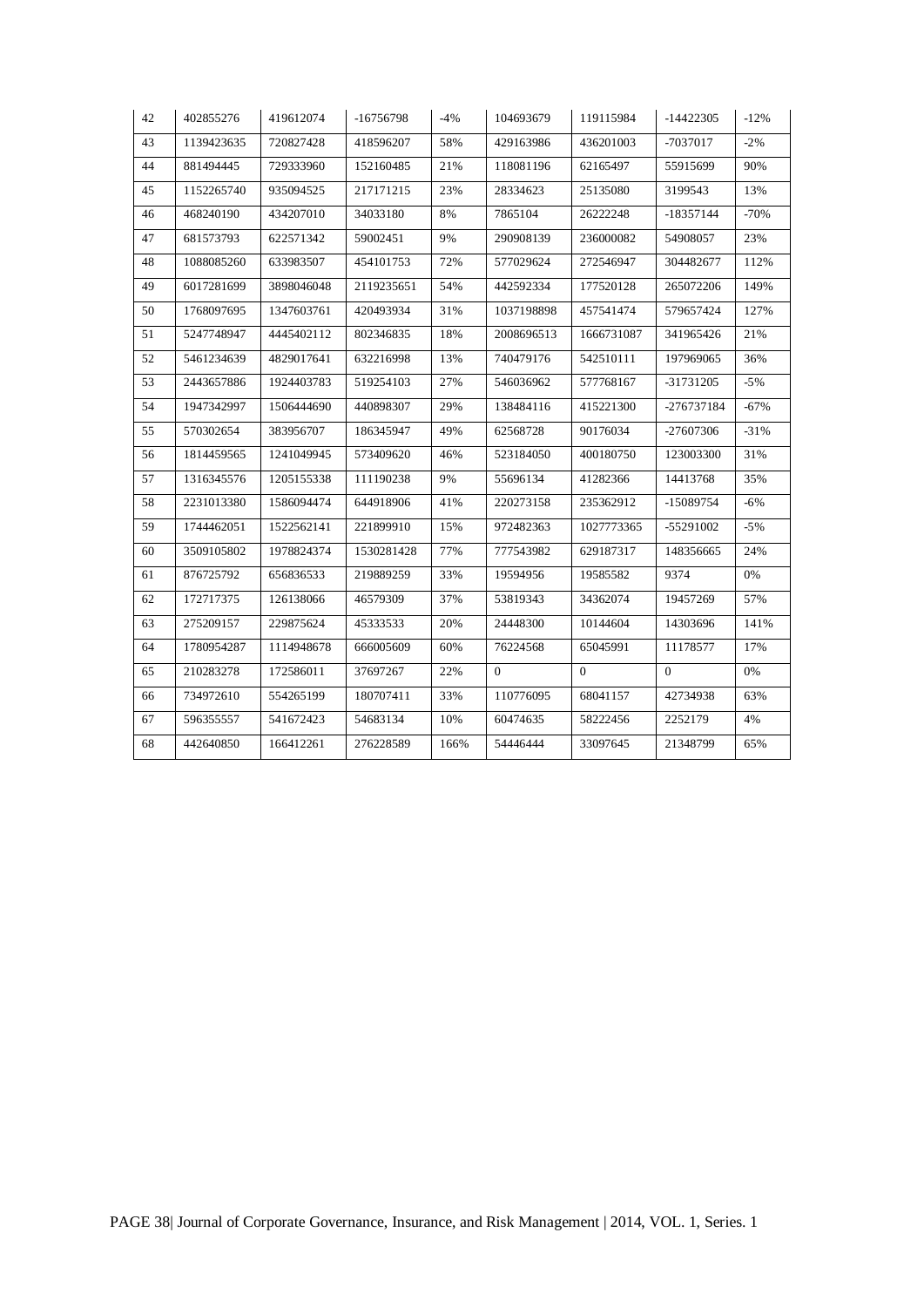# **Inconsistent Growth in Inventory**

**Annex-4**

| SL<br>No       | Sales CY    | Sales LY    | $\triangle$ Revenue | Growth | Inventory CY | Inventory LY | $\Delta$ Inventory | Growth |
|----------------|-------------|-------------|---------------------|--------|--------------|--------------|--------------------|--------|
| $\mathbf{1}$   | 409222369   | 378791393   | 30430976            | 8%     | 46923572     | 35845349     | 11078223           | 31%    |
| $\overline{2}$ | 208899878   | 193256165   | 15643713            | 8%     | 8426124      | 7089406      | 1336718            | 19%    |
| 3              | 59470831    | 30239404    | 29231427            | 97%    | 11952326     | 11826266     | 126060             | 1%     |
| $\overline{4}$ | 158314383   | 180527578   | -22213195           | $-12%$ | 4512329      | 3321090      | 1191239            | 36%    |
| 5              | 974979892   | 888159807   | 86820085            | 10%    | 317376043    | 313815439    | 3560604            | 1%     |
| 6              | 93104303    | 98711998    | -5607695            | $-6%$  | 23189309     | 12461762     | 10727547           | 86%    |
| $\overline{7}$ | 346865382   | 192845764   | 154019618           | 80%    | 143522819    | 131175686    | 12347133           | 9%     |
| 8              | 238862215   | 221571751   | 17290464            | 8%     | 72618415     | 62840545     | 9777870            | 16%    |
| 9              | 64692631    | 66194674    | $-1502043$          | $-2%$  | 9347000      | 10152000     | -805000            | $-8%$  |
| 10             | 1427769789  | 620956330   | 806813459           | 130%   | 263226755    | 193502758    | 69723997           | 36%    |
| 11             | 5805912325  | 5020795305  | 785117020           | 16%    | 646758251    | 534237582    | 112520669          | 21%    |
| 12             | 1014599816  | 773598085   | 241001731           | 31%    | 4746305762   | 5223057730   | -476751968         | $-9%$  |
| 13             | 9499256667  | 6931516622  | 2567740045          | 37%    | 2828333227   | 2239199979   | 589133248          | 26%    |
| 14             | 220466600   | 273719984   | -53253384           | $-19%$ | 134880791    | 118560778    | 16320013           | 14%    |
| 15             | 59315592    | 63061238    | -3745646            | $-6%$  | 40165720     | 36377090     | 3788630            | 10%    |
| 16             | 9714017016  | 7945762818  | 1768254198          | 22%    | 1040056908   | 814059612    | 225997296          | 28%    |
| 17             | 457763769   | 434418786   | 23344983            | 5%     | 34268049     | 20207289     | 14060760           | 70%    |
| 18             | 351429516   | 379294228   | $-27864712$         | $-7%$  | 75681214     | 74711893     | 969321             | 1%     |
| 19             | 865921216   | 824257200   | 41664016            | 5%     | 408931379    | 347461213    | 61470166           | 18%    |
| 20             | 2880611405  | 2085432500  | 795178905           | 38%    | 850885939    | 450055441    | 400830498          | 89%    |
| 21             | 31234710327 | 22007682247 | 9227028080          | 42%    | 6452929268   | 3649002576   | 2803926692         | 77%    |
| 22             | 450135177   | 369254488   | 80880689            | 22%    | 459900004    | 417199584    | 42700420           | 10%    |
| 23             | 2409785749  | 1028992604  | 1380793145          | 134%   | 807801205    | 240085542    | 567715663          | 236%   |
| 24             | 4022271063  | 3127352627  | 894918436           | 29%    | 587645695    | 352650104    | 234995591          | 67%    |
| 25             | 709168568   | 539554916   | 169613652           | 31%    | 100367939    | 63978805     | 36389134           | 57%    |
| 26             | 97588294    | 68738716    | 28849578            | 42%    | 7639356      | 6955268      | 684088             | 10%    |
| 27             | 1850615137  | 1491770828  | 358844309           | 24%    | 719482437    | 680748217    | 38734220           | 6%     |
| 28             | 27065415    | 20467307    | 6598108             | 32%    | 172806531    | 175495791    | $-2689260$         | $-2%$  |
| 29             | 792299845   | 706331972   | 85967873            | 12%    | 314515290    | 295080069    | 19435221           | 7%     |
| 30             | 1391712665  | 1368041514  | 23671151            | 2%     | 349148687    | 347471297    | 1677390            | 0%     |
| 31             | 89006700775 | 74724497824 | 14282202951         | 19%    | 331379759    | 834355326    | -502975567         | -60%   |
| 32             | 12475609225 | 10989191414 | 1486417811          | 14%    | 4026231885   | 4671791624   | -645559739         | $-14%$ |
| 33             | 68551233852 | 64557072881 | 3994160971          | 6%     | 1815003716   | 1819262670   | -4258954           | 0%     |
| 34             | 13471424469 | 11462578410 | 2008846059          | 18%    | 2541688329   | 2207078082   | 334610247          | 15%    |
| 35             | 271506761   | 268488269   | 3018492             | 1%     | 120593022    | 117206304    | 3386718            | 3%     |
| 36             | 1525430000  | 1347312000  | 178118000           | 13%    | 8651382000   | 7360493000   | 1290889000         | 18%    |
| 37             | 98002412    | 84587474    | 13414938            | 16%    | 19181562     | 17103892     | 2077670            | 12%    |
| 38             | 23268861000 | 20946040000 | 2322821000          | 11%    | 5373033000   | 4366664000   | 1006369000         | 23%    |
| 39             | 2234047200  | 1595086400  | 638960800           | 40%    | 12283726500  | 12039800600  | 243925900          | 2%     |
| 40             | 6647846013  | 5663090394  | 984755619           | 17%    | 1756397259   | 1701382223   | 55015036           | 3%     |
| 41             | 573719257   | 767892320   | -194173063          | $-25%$ | 168634337    | 155881884    | 12752453           | 8%     |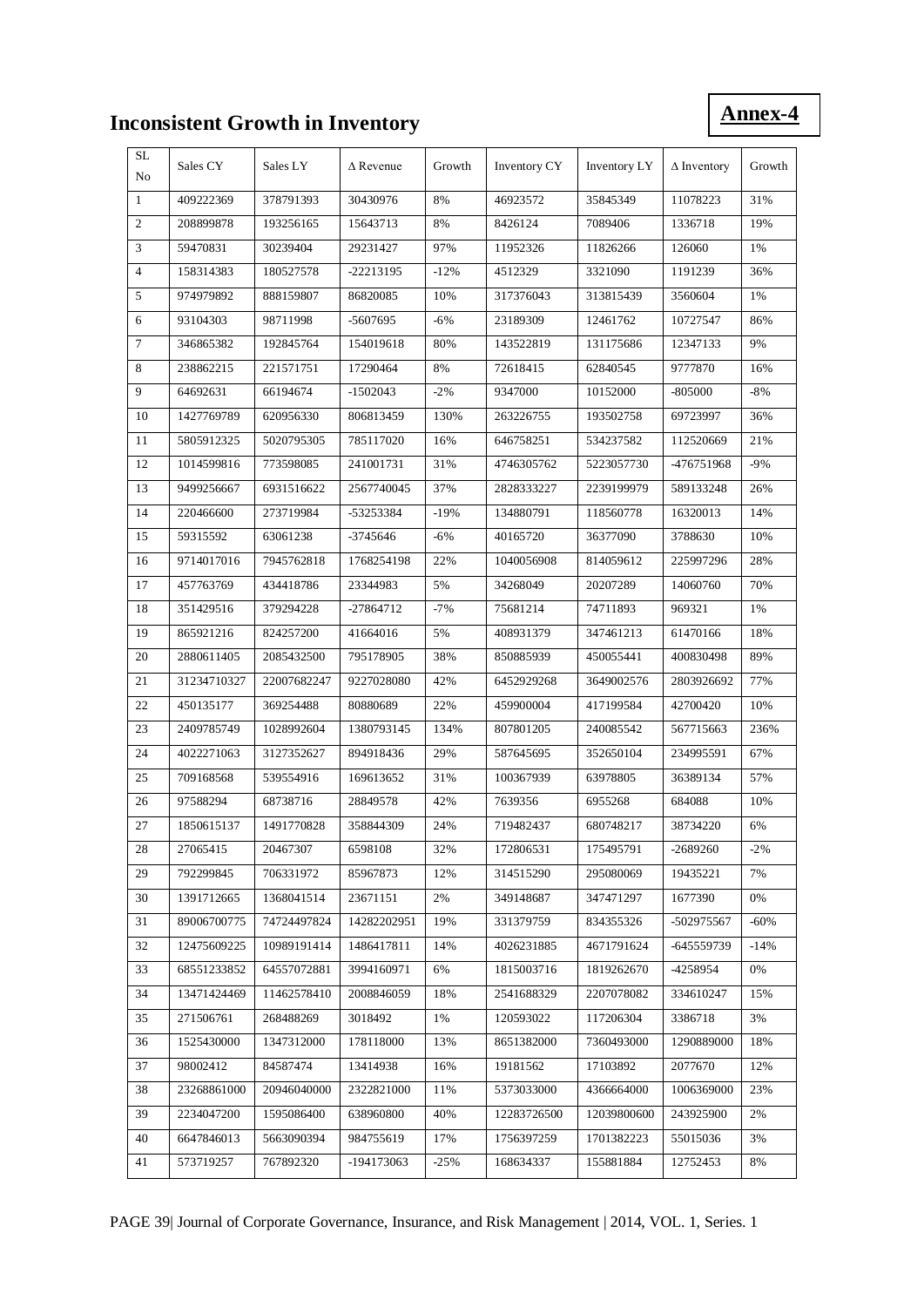| 43<br>58%<br>1139423635<br>720827428<br>418596207<br>44<br>881494445<br>729333960<br>152160485<br>21% | 5732912051<br>319001200<br>256192433<br>135692738 | 5763969084<br>268575640 | -31057033<br>50425560 | $-1\%$<br>19% |
|-------------------------------------------------------------------------------------------------------|---------------------------------------------------|-------------------------|-----------------------|---------------|
|                                                                                                       |                                                   |                         |                       |               |
|                                                                                                       |                                                   |                         |                       |               |
| 23%<br>45<br>1152265740<br>935094525<br>217171215                                                     |                                                   | 221552993               | 34639440              | 16%           |
| 34033180<br>8%<br>46<br>468240190<br>434207010                                                        |                                                   | 95299788                | 40392950              | 42%           |
| 47<br>9%<br>681573793<br>622571342<br>59002451                                                        | 196460713                                         | 128611091               | 67849622              | 53%           |
| 48<br>1088085260<br>633983507<br>454101753<br>72%                                                     | 437246882                                         | 460477009               | -23230127             | $-5%$         |
| 49<br>6017281699<br>3898046048<br>2119235651<br>54%                                                   | 1932418996                                        | 1039932035              | 892486961             | 86%           |
| 50<br>1768097695<br>1347603761<br>420493934<br>31%                                                    | 566800853                                         | 551866626               | 14934227              | 3%            |
| 51<br>5247748947<br>4445402112<br>18%<br>802346835                                                    | 1236014474                                        | 1623278528              | -387264054            | $-24%$        |
| 52<br>5461234639<br>4829017641<br>632216998<br>13%                                                    | 1392109377                                        | 1009211317              | 382898060             | 38%           |
| 53<br>2443657886<br>1924403783<br>27%<br>519254103                                                    | 704746537                                         | 699819589               | 4926948               | 1%            |
| 54<br>1947342997<br>29%<br>1506444690<br>440898307                                                    | 596728610                                         | 511555137               | 85173473              | 17%           |
| 55<br>570302654<br>383956707<br>186345947<br>49%                                                      | 284599985                                         | 172626204               | 111973781             | 65%           |
| 56<br>1814459565<br>1241049945<br>573409620<br>46%                                                    | 78500199                                          | 110913971               | -32413772             | $-29%$        |
| 57<br>1316345576<br>9%<br>1205155338<br>111190238                                                     | 514774187                                         | 491757780               | 23016407              | 5%            |
| 58<br>2231013380<br>1586094474<br>644918906<br>41%                                                    | 263164972                                         | 150077244               | 113087728             | 75%           |
| 59<br>1744462051<br>1522562141<br>221899910<br>15%                                                    | 1286872443                                        | 779176551               | 507695892             | 65%           |
| 60<br>3509105802<br>77%<br>1978824374<br>1530281428                                                   | 1932774214                                        | 844148180               | 1088626034            | 129%          |
| 33%<br>61<br>876725792<br>656836533<br>219889259                                                      | 280656746                                         | 197565052               | 83091694              | 42%           |
| 62<br>172717375<br>37%<br>126138066<br>46579309                                                       | 19781631                                          | 13631338                | 6150293               | 45%           |
| 20%<br>63<br>275209157<br>229875624<br>45333533                                                       | 58058489                                          | 36577632                | 21480857              | 59%           |
| 64<br>1780954287<br>1114948678<br>666005609<br>60%                                                    | 121892636                                         | 5924845                 | 115967791             | 1957%         |
| 65<br>210283278<br>172586011<br>37697267<br>22%                                                       | 75543574                                          | 92214272                | -16670698             | $-18%$        |
| 734972610<br>554265199<br>180707411<br>33%<br>66                                                      | 886225292                                         | 667168268               | 219057024             | 33%           |
| 67<br>596355557<br>541672423<br>54683134<br>10%                                                       | 113774226                                         | 87700510                | 26073716              | 30%           |
| 68<br>442640850<br>166412261<br>276228589<br>166%                                                     | 144744695                                         | 81632221                | 63112474              | 77%           |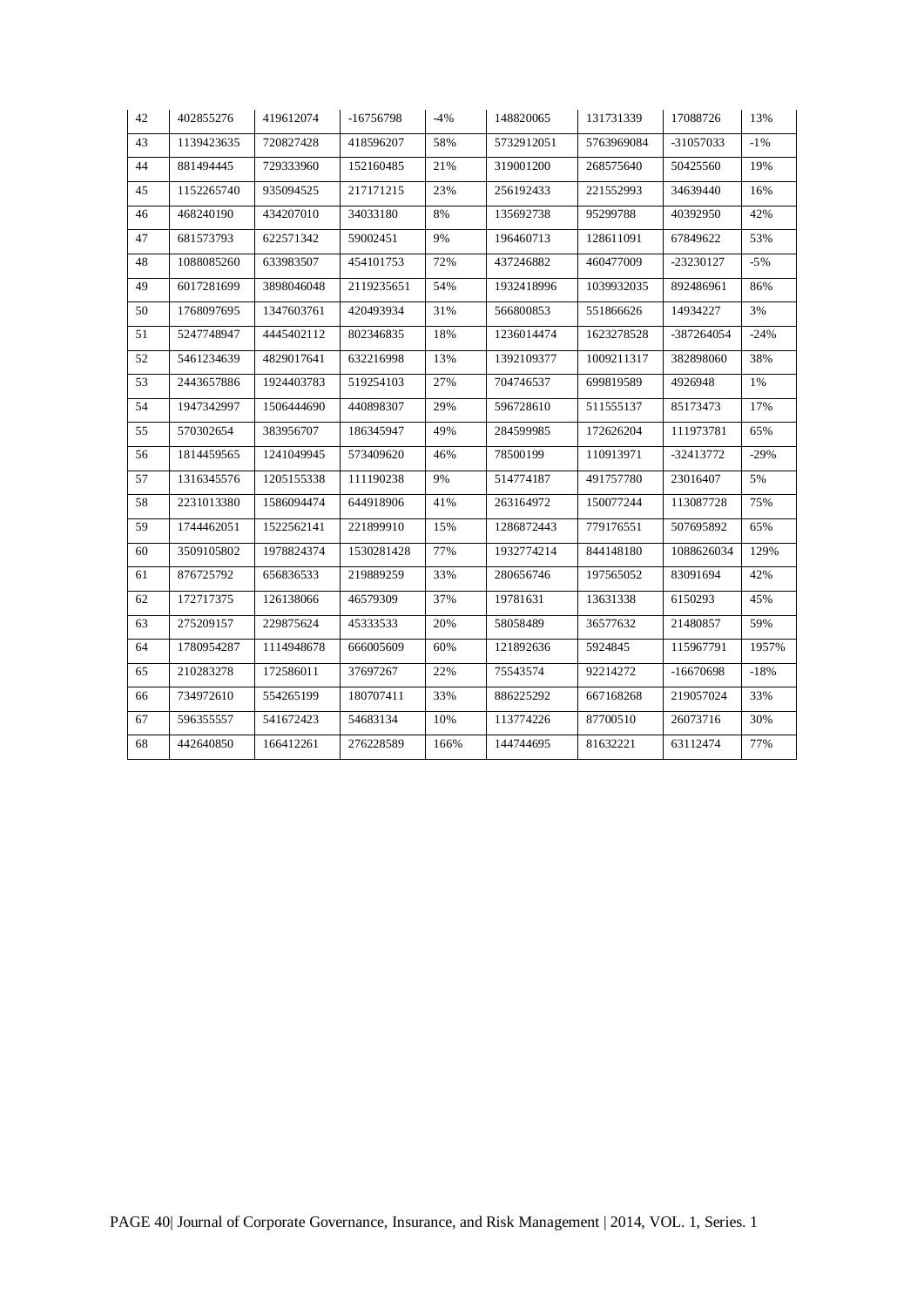|                | <b>Annex- 5</b>                                                                                                                                                                                                                                                                                                                                 |
|----------------|-------------------------------------------------------------------------------------------------------------------------------------------------------------------------------------------------------------------------------------------------------------------------------------------------------------------------------------------------|
|                | Risk factors related to incentives or pressures                                                                                                                                                                                                                                                                                                 |
| $\mathbf{1}$   | Financial stability or profitability is threatened by economic, industry, or entity<br>operating conditions, such as high degree of competition or market saturation,<br>accompanied by declining margins.                                                                                                                                      |
| $\overline{c}$ | Excessive pressure exists for management to meet the requirements or<br>expectations of third parties, such as need to obtain additional debt or equity<br>financing to stay competitive.                                                                                                                                                       |
| 3              | Information available indicates that management or board of directors' personal<br>financial situation is threatened by the entity's financial performance, such as<br>significant portion of their compensation being contingent upon achieving<br>aggressive targets for stock price, operating results, financial position, or cash<br>flow. |
| 4              | There is excessive pressure on management or operating personnel to meet<br>financial targets set up by the board of directors or management, including sales<br>or profitability incentives goals.<br>Source: AICPA, SAS No.99, Consideration of Fraud in a Financial Statement Audit, October 2002                                            |

|              | <b>Risk factors related to opportunities</b>                                                  |  |
|--------------|-----------------------------------------------------------------------------------------------|--|
| $\mathbf{1}$ | The nature of the industry or the entity's operations provides opportunities to               |  |
|              | engage in fraudulent financial reporting, such as assets, liabilities, revenues, or           |  |
|              | expenses based on significant estimates that involve subjective judgments or                  |  |
|              | uncertainties that are difficult to corroborate.                                              |  |
| 2            | There is ineffective monitoring of management, such as domination of                          |  |
|              | management by a single person or small group without compensating controls.                   |  |
| 3            | There is a complex or unstable organizational structure, such as overly complex               |  |
|              | organizational structure involving unusual legal entities or managerial lines of              |  |
|              | authority.                                                                                    |  |
| 4            | Internal control components are deficient, such as inadequate monitoring of                   |  |
|              | controls, including automated controls and controls over interim financial                    |  |
|              | reporting (when external reporting is required).                                              |  |
|              | Source: AICPA, SAS No.99, Consideration of Fraud in a Financial Statement Audit, October 2002 |  |

### **Risk factors related to attitudes / rationalizations**

1 Ineffective communication, implementation, support, or enforcements of the entity's values or ethical standards by management or the communication of inappropriate values or ethical standards.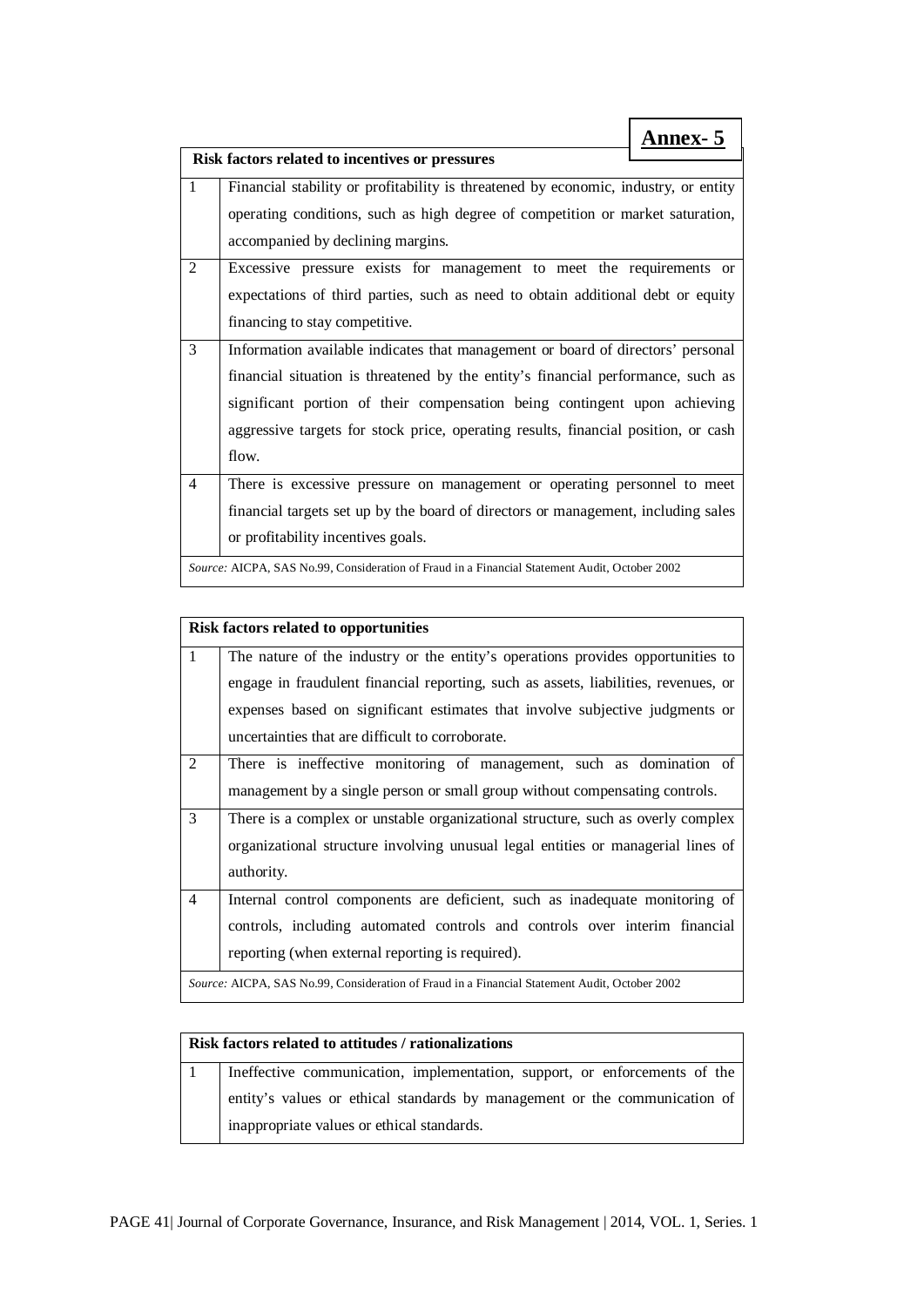| $\overline{2}$ | Non-financial management's excessive participation in or preoccupation with the   |  |  |
|----------------|-----------------------------------------------------------------------------------|--|--|
|                | selection of accounting principles ot the determination of significant estimates. |  |  |
| 3              | Known history of violations of securities laws or other laws and regulations or   |  |  |
|                | claims against the entity, its senior management, or board members alleging fraud |  |  |
|                | or violations of laws and regulations.                                            |  |  |
| $\overline{4}$ | Excessive interest by management in maintaining or increasing the entity's stock  |  |  |
|                | price or earnings trend.                                                          |  |  |
| 5              | A practice by management of committing to analysts, creditors, and other third    |  |  |
|                | parties to achieve aggressive or unrealistic forecasts.                           |  |  |
|                |                                                                                   |  |  |
| 6              | Management failing to correct known reportable conditions on a timely basis.      |  |  |
|                | An interest by management in employing inappropriate means to minimize            |  |  |
| 7              | reported earnings for tax-motivated reasons                                       |  |  |
|                | Recurring attempts by management to justify marginal oe inappropriate             |  |  |
| 8              | accounting on the basis of materiality.                                           |  |  |
|                | The relationship between management and the current or predecessor auditor is     |  |  |
| 9              | strained, such as frequent disputes with current or predecessor auditor on        |  |  |
|                | accounting, auditing, or reporting matters                                        |  |  |

|                |                                                                                                             | <b>Annex- 6</b> |  |
|----------------|-------------------------------------------------------------------------------------------------------------|-----------------|--|
|                | <b>Common Accounting Warning Signs</b>                                                                      |                 |  |
| 1              | Aggressive revenue recognition                                                                              |                 |  |
| $\overline{2}$ | Operating cash flow out of line with reported earnings                                                      |                 |  |
| 3              | Growth in revenues out of sync with economy, industry, or peer companies and<br>with growth in receivables. |                 |  |
| $\overline{4}$ | Growth in inventory out of line with sales growth or days inventory increasing<br>over time.                |                 |  |
| 5              | Classification of non-operating or non-recurring income as revenue.                                         |                 |  |
| 6              | Deferral of expenses                                                                                        |                 |  |
| 7              | Excessive use of operating leases by lessees.                                                               |                 |  |
| 8              | Classification of expenses or losses as extraordinary or non-recurring.                                     |                 |  |
| 9              | LIFO liquidations                                                                                           |                 |  |
| 10             | Gross margins or operating margins out of line with peer companies.                                         |                 |  |
| 11             | Use of long useful lives for depreciation and amortization.                                                 |                 |  |
| 12             | Use of aggressive pension plan assumptions.                                                                 |                 |  |
| 13             | Common use of fourth-quarter surprises.                                                                     |                 |  |